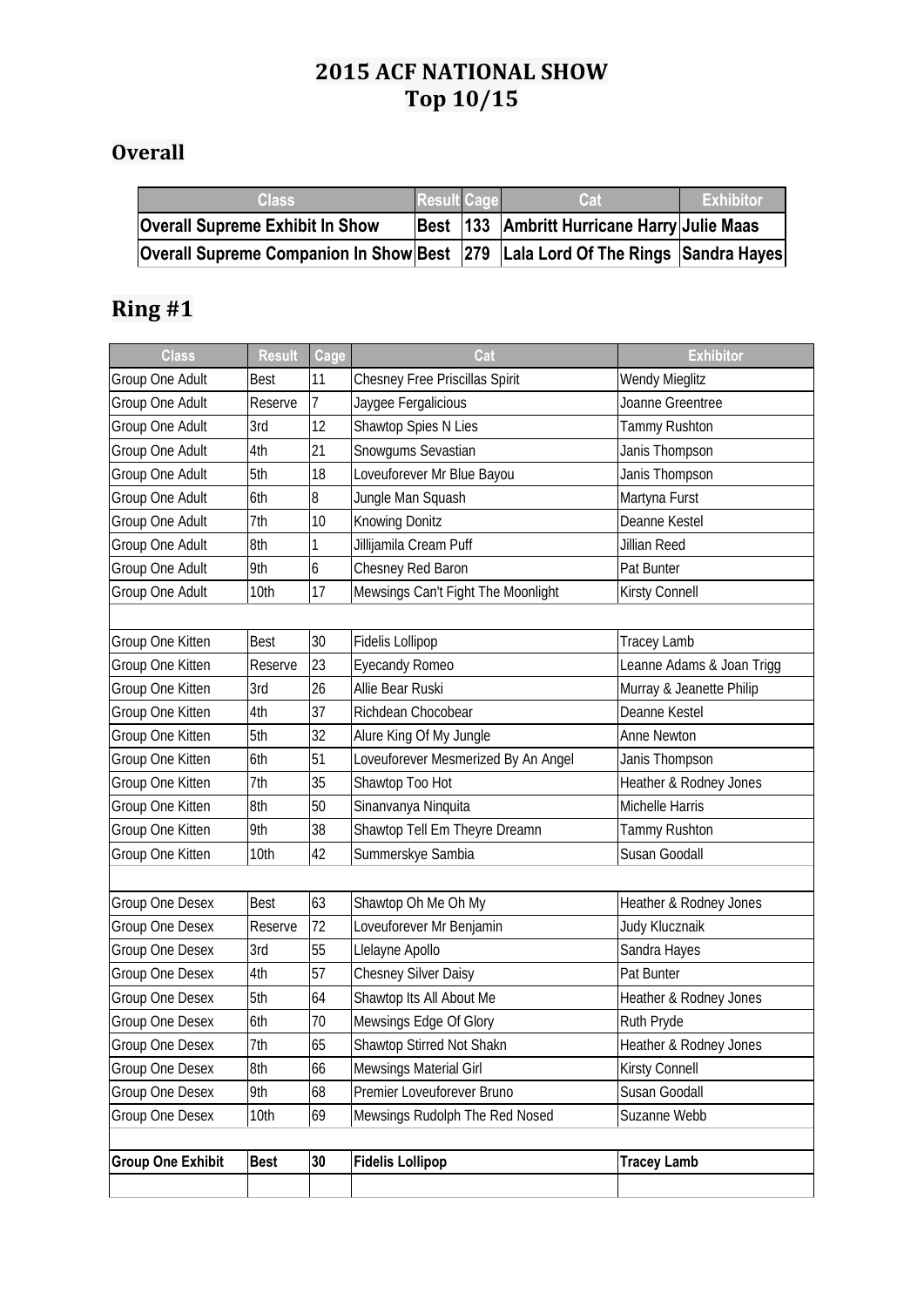| Group Two Adult                                                    | Best                  | 85 | <b>Templeton Mirror Mirror</b>                                  | Melanie & Matthew Wood                           |
|--------------------------------------------------------------------|-----------------------|----|-----------------------------------------------------------------|--------------------------------------------------|
| Group Two Adult                                                    | Reserve <sup>81</sup> |    | Siarod Mr Yanglin                                               | Debra Copeland                                   |
| Group Two Adult                                                    | 3rd                   | 80 | Amarin Arya                                                     | Catherine Gunson                                 |
| Group Two Adult                                                    | 4th                   | 84 | Karuss Kazzaz                                                   | K J & R K Strickland & Falvey                    |
| Group Two Adult                                                    | 5th                   | 82 | Shimmeree Queen Of Sheba                                        | Carol Erceg                                      |
| Group Two Adult                                                    | 6th                   | 74 | Amarin Daenerys Targaryen                                       | Catherine Gunson                                 |
| Group Two Adult                                                    | 7th                   | 79 | Templeton Chequered Reign                                       | Catherine Gunson                                 |
| Group Two Adult                                                    | 8th                   | 78 | Chicas Louisa                                                   | Susan Game                                       |
|                                                                    |                       |    |                                                                 |                                                  |
| Group Two Kitten                                                   | Best                  | 91 | Syrecks Shes Got The Look                                       | Margaret Osler                                   |
| Group Two Kitten                                                   |                       |    | Reserve 105 Scallywags Jean-Luc Dax                             | Evelyn Kueh                                      |
| Group Two Kitten                                                   | 3rd                   |    | 102 Scallywags Jasper                                           | Susan Lewis                                      |
| Group Two Kitten                                                   | 4th                   |    | 108 Gautama Inxs                                                | Janet Sterry                                     |
| Group Two Kitten                                                   | 5th                   | 88 | Templeton Lightning Thief                                       | Melanie & Matthew Wood                           |
| Group Two Kitten                                                   | 6th                   | 99 | Templeton Dapple Fashion                                        | Melanie & Matthew Wood                           |
| Group Two Kitten                                                   | 7th                   | 89 | <b>Chicas Heartbeat</b>                                         | Susan Game                                       |
| Group Two Kitten                                                   | 8th                   | 97 | Amarin Lady Inara                                               | Catherine Gunson                                 |
| Group Two Kitten                                                   | 9th                   |    | 103 Amarin Ariadne                                              | Catherine Gunson                                 |
| Group Two Kitten                                                   | 10th                  |    | 104 Chicas Queenie                                              | Susan Game                                       |
|                                                                    |                       |    |                                                                 |                                                  |
| Group Two Desex                                                    | <b>Best</b>           |    | 117 Glenferry Firecracker                                       | Sharon Brock                                     |
| Group Two Desex                                                    |                       |    | Reserve 116 Malingbu Seal Shajhan                               | Debra Copeland                                   |
| Group Two Desex                                                    | 3rd                   |    | 115 Shadowfire Dragon                                           | Debra Copeland                                   |
|                                                                    |                       |    |                                                                 |                                                  |
|                                                                    |                       |    |                                                                 |                                                  |
| Group Two Desex                                                    | 4th                   |    | 114 Chicas Piccolo                                              | Susan Game                                       |
| Group Two Desex                                                    | 5th                   |    | 121 Karuss Secret Story                                         | K J & R K Strickland & Falvey                    |
|                                                                    |                       |    |                                                                 |                                                  |
|                                                                    | <b>Best</b>           | 91 | <b>Syrecks Shes Got The Look</b>                                | <b>Margaret Osler</b>                            |
|                                                                    |                       |    |                                                                 |                                                  |
|                                                                    | <b>Best</b>           |    | 155 Kimara Blu Shimma Druid                                     | Lucy Nikiforos                                   |
|                                                                    |                       |    | Reserve 136 Ambritt Here Comes Ralphie                          | Pamela Lanigan                                   |
| Group Three Adult                                                  | 3rd                   |    | 141 Vale Of Prounds Very Important (Imp De) Faye Martini-Jakson |                                                  |
| Group Three Adult                                                  | 4th                   |    | 124 Bellaspree Adajio                                           | Jo Dennington                                    |
| <b>Group Three Adult</b>                                           | 5th                   |    | 156 Cerebro Lyubovnik Dunoe                                     | Lucy Nikiforos                                   |
| Group Three Adult                                                  | 6th                   |    | 133 Ambritt Hurricane Harry                                     | Julie Maas                                       |
| Group Three Adult                                                  | 7th                   |    | 153 Rebuss Wassa Matta You                                      | Rebecca Kuss                                     |
| Group Three Adult                                                  | 8th                   |    | 126 Ajays Total Eclipse                                         | Sybil Nelson                                     |
| Group Three Adult                                                  | 9th                   |    | 182 Manis Superbabe                                             | Rodney Mcgregor & Sherin Henriksen               |
| Group Three Adult                                                  | 10th                  |    | 174 Rebuss Inigo Barbera                                        | Rebecca Kuss                                     |
| <b>Group Three Adult</b><br>Group Three Adult<br>Group Three Adult | 11th                  |    | 123 Kimara Ataiga Heart N Soul                                  | Lucy Nikiforos                                   |
| Group Three Adult                                                  | 12th                  |    | 151 Brookside Shot Silks Glow                                   | Dianne Dolman & Cary Plessnig                    |
| Group Three Adult                                                  | 13th                  |    | 178 Joylincar Heart Of Dreams                                   | Carole Carroll                                   |
| Group Three Adult                                                  | 14th                  |    | 176 Franklinpark Anapuma                                        | Linda Jewkes                                     |
| Group Three Adult                                                  | 15th                  |    | 125 Ozki James U Wonderful Wizz                                 | Leanne Adams & Joan Trigg                        |
|                                                                    |                       |    |                                                                 |                                                  |
| Group Three Kitten                                                 | Best                  |    | 198 Kalame Secret Obsession                                     | Faye Martini-Jakson                              |
| Group Three Kitten                                                 |                       |    | Reserve 230 Tachali Grand Cloe                                  | Maree Carle                                      |
| <b>Group Two Exhibit</b><br>Group Three Kitten                     | 3rd                   |    | 189 Bellaspree Liberty Bell                                     | Janice & Paul Gablonski                          |
| Group Three Kitten<br>Group Three Kitten                           | 4th<br>5th            |    | 242 Manis Just Pure Sass<br>201 Ambritt Calendar Girl           | Rodney Mcgregor & Sherin Henriksen<br>Julie Maas |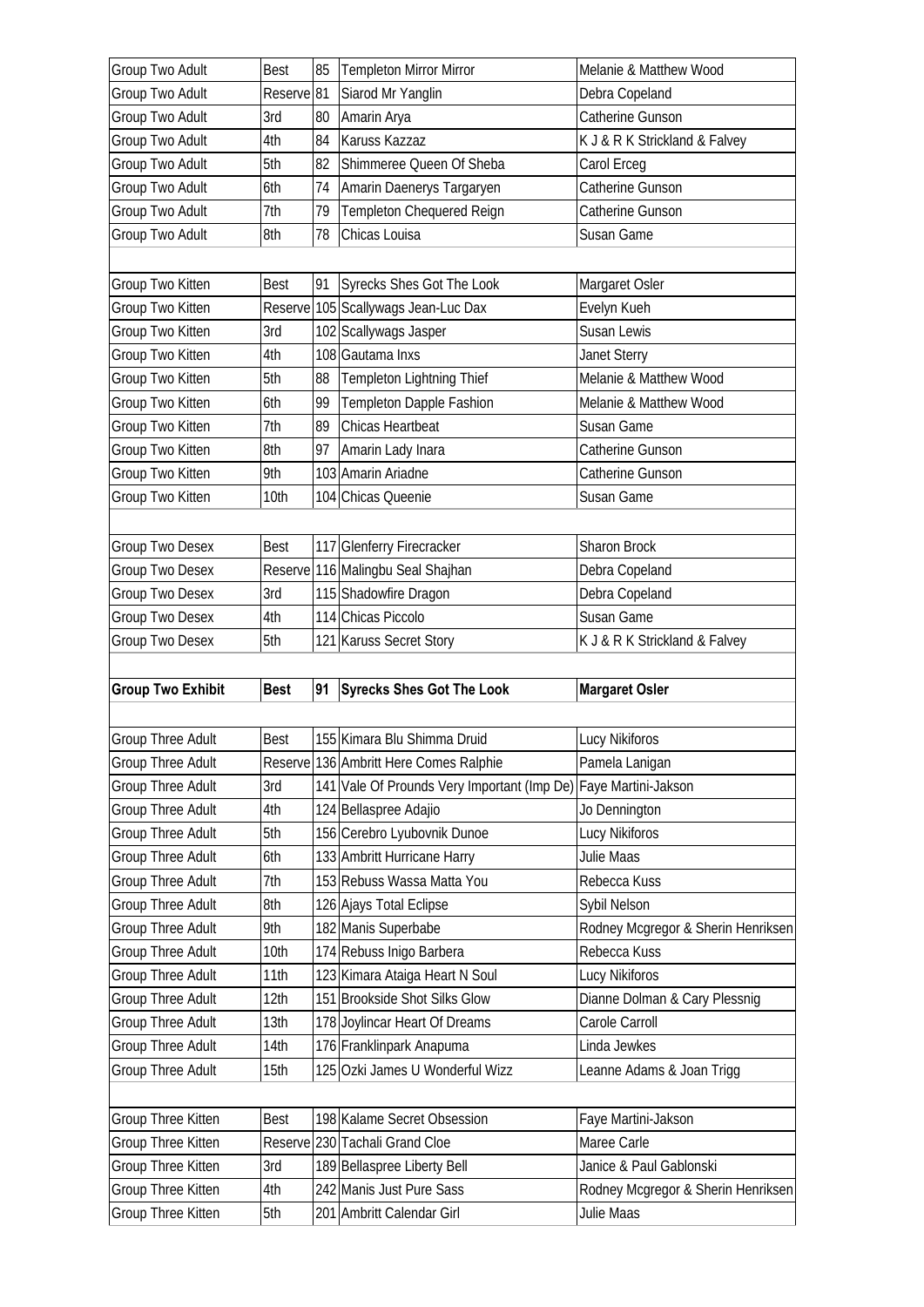| Group Three Kitten           | 6th                | 231 Kimara Za Roxi Chic            | Pam Worlsey                        |
|------------------------------|--------------------|------------------------------------|------------------------------------|
| Group Three Kitten           | 7th                | 187 Joylincar Brilliant Disguise   | Carole Carroll                     |
| Group Three Kitten           | 8th                | 212 Cleveland Montana              | Liz & Scoot Andresen               |
| Group Three Kitten           | 9th                | 191 Bansuli Cotton Candy           | Sybil Nelson                       |
| Group Three Kitten           | 10th               | 228 Tachali Princess Opal          | Maree Carle                        |
| Group Three Kitten           | 11th               | 203 Britzobeauty Bellabaroo        | Julie Pickens                      |
| Group Three Kitten           | 12th               | 238 Vivace One Vision              | Rita & Evelyn Bruche               |
| Group Three Kitten           | 13th               | 214 Cleveland Shanelle             | Liz & Scoot Andresen               |
| Group Three Kitten           | 14th               | 194 Shadowpaws Mr T                | Fiona Williams                     |
| Group Three Kitten           | 15th               | 235 Danstin Justa Jewel            | Diana Robertson                    |
|                              |                    |                                    |                                    |
| Group Three Desex            | <b>Best</b>        | 245 Bellaspree Octavia             | Judith Jordan                      |
| <b>Group Three Desex</b>     |                    | Reserve 260 Golash Princess Nala   | Dean Collins                       |
| Group Three Desex            | 3rd                | 265 Nareira Calvin Cline           | Lynne Moorman                      |
| <b>Group Three Desex</b>     | 4th                | 264 Jengari Ben Hawkins            | Kay Woods                          |
| <b>Group Three Desex</b>     | 5th                | 270 Manis Hot Fever                | Rodney Mcgregor & Sherin Henriksen |
| <b>Group Three Desex</b>     | 6th                | 250 Cuddleton Miss Susannah        | Pamela Lanigan                     |
| <b>Group Three Desex</b>     | 7th                | 267 Vivace King Amonasro           | Rita & Evelyn Bruche               |
| Group Three Desex            | 8th                | 246 Starkatz Graphic Art           | Jeannette, Casotti                 |
| <b>Group Three Desex</b>     | 9th                | 257 Myenya Mikhail Kirovovich      | Judith Jordan                      |
| <b>Group Three Desex</b>     | 10th               | 249 Britzobeauty Little Blue Belle | Julie Pickens                      |
|                              |                    |                                    |                                    |
| <b>Group Three Exhibit</b>   | <b>Best</b>        | 155 Kimara Blu Shimma Druid        | <b>Lucy Nikiforos</b>              |
|                              |                    |                                    |                                    |
| <b>Group Four Desex</b>      | <b>Best</b>        | 279 Lala Lord Of The Rings         | Sandra Hayes                       |
| Group Four Desex             | Reserve 274 Thomas |                                    | Meghan Mills                       |
| Group Four Desex             | 3rd                | 272 Jackson                        | Diana Robertson                    |
| Group Four Desex             | 4th                | 275 Jonty                          | Karen Brooksby                     |
| Group Four Desex             | 5th                | 271 Sinanvanya Melda               | Michelle Harris                    |
| Group Four Desex             | 6th                | 280 Shena                          | Barbara Johnson                    |
| <b>Group Four Desex</b>      | 7th                | 277 Mercedes                       | Kirsty Connell                     |
| Group Four Desex             | 8th                | 278 Spike                          | Tara Carle                         |
| Group Four Desex             | 9th                | 273 Bono                           | Kirsty Connell                     |
| Group Four Desex             | 10th               | 276 Melissa                        | Susan Goodall                      |
|                              |                    |                                    |                                    |
| <b>Group Four Exhibit</b>    | <b>Best</b>        | 279 Lala Lord Of The Rings         | <b>Sandra Hayes</b>                |
|                              |                    |                                    |                                    |
| Supreme Exhibit In Ring Best |                    | 30 Fidelis Lollipop                | <b>Tracey Lamb</b>                 |

| <b>Class</b>           | <b>Result</b> | Cage | Cat                          | <b>Exhibitor</b>     |
|------------------------|---------------|------|------------------------------|----------------------|
| <b>Group One Adult</b> | <b>Best</b>   | 12   | Shawtop Spies N Lies         | <b>Tammy Rushton</b> |
| <b>Group One Adult</b> | Reserve       | 18   | Loveuforever Mr Blue Bayou   | Janis Thompson       |
| Group One Adult        | 3rd           | 21   | Snowgums Sevastian           | Janis Thompson       |
| <b>Group One Adult</b> | 4th           |      | Richdean Black Label         | Deanne Kestel        |
| <b>Group One Adult</b> | 5th           |      | Kasterlyn Ice Maiden         | Maria Cave           |
| <b>Group One Adult</b> | 6th           | 15   | Tambourah Quinto Keeta Queen | <b>Kerry Taylor</b>  |
| <b>Group One Adult</b> | 7th           |      | Chesney Red Baron            | Pat Bunter           |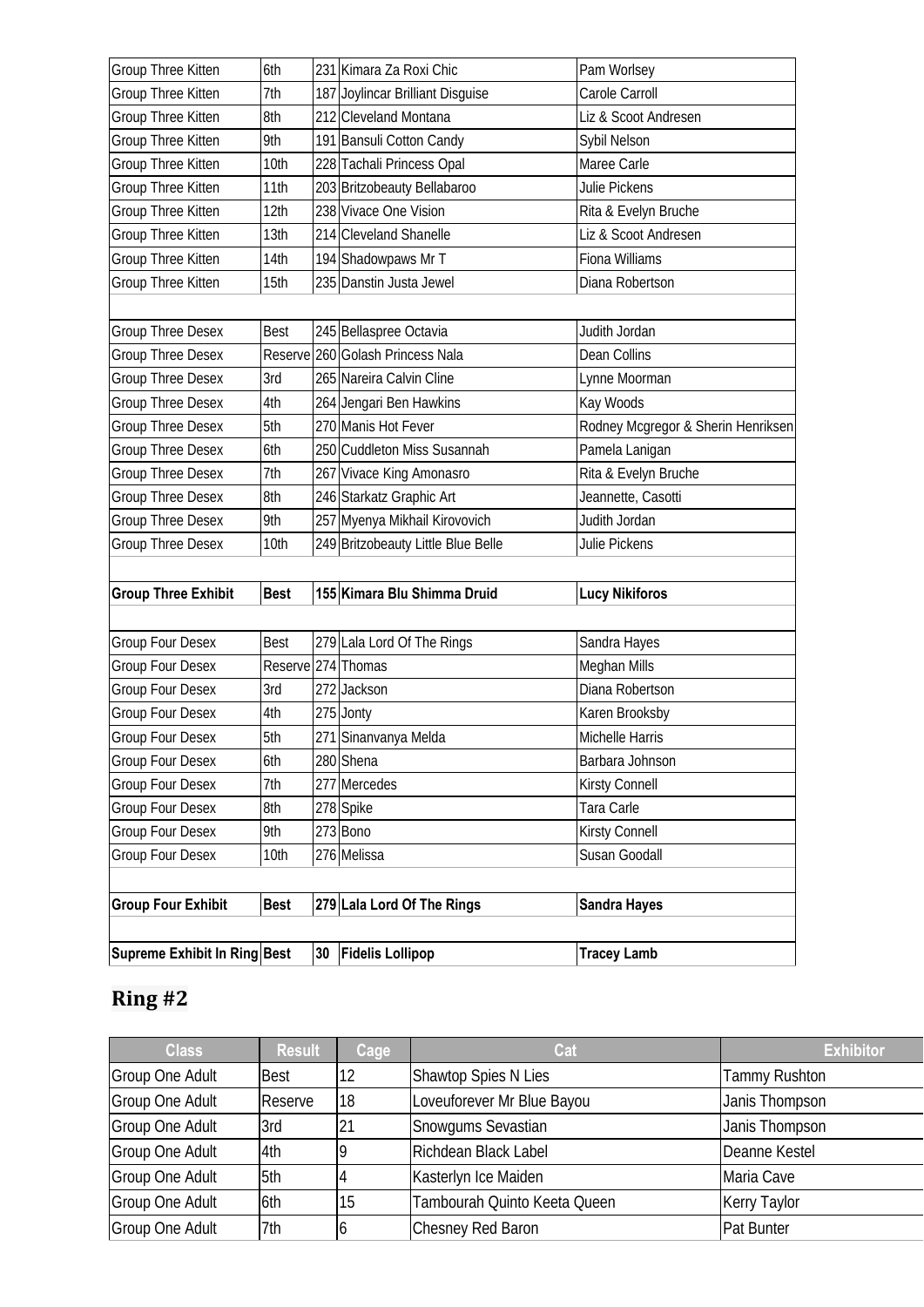| Group One Adult        | 8th              | 20 | Loveuforever Thumberlina           | Janis Thompson        |
|------------------------|------------------|----|------------------------------------|-----------------------|
| Group One Adult        | 9th              |    | Jillijamila Cream Puff             | Jillian Reed          |
| <b>Group One Adult</b> | 10 <sub>th</sub> |    | Mewsings Can't Fight The Moonlight | <b>Kirsty Connell</b> |
|                        |                  |    |                                    |                       |

| Group One Kitten         | <b>Best</b>           | 37 | Richdean Chocobear                 | Deanne Kestel                     |
|--------------------------|-----------------------|----|------------------------------------|-----------------------------------|
| Group One Kitten         | Reserve <sup>32</sup> |    | Alure King Of My Jungle            | <b>Anne Newton</b>                |
| Group One Kitten         | 3rd                   | 54 | Zhivago Merlot                     | Sonia Francis                     |
| Group One Kitten         | 4th                   | 26 | Allie Bear Ruski                   | Murray & Jeanette Philip          |
| Group One Kitten         | 5th                   | 35 | Shawtop Too Hot                    | Heather & Rodney Jones            |
| Group One Kitten         | 6th                   | 43 | Mewsings All About The Base        | Kirsty Connell                    |
| Group One Kitten         | 7th                   | 23 | <b>Eyecandy Romeo</b>              | Leanne Adams & Joan Trigg         |
| Group One Kitten         | 8th                   | 48 | Silhouette Of A Phantom Hug        | Elizabeth Buckley                 |
| Group One Kitten         | 9th                   | 33 | Richdean Outta The Blu             | Deanne Kestel                     |
| Group One Kitten         | 10th                  | 50 | Sinanvanya Ninquita                | Michelle Harris                   |
|                          |                       |    |                                    |                                   |
| Group One Desex          | <b>Best</b>           | 64 | Shawtop Its All About Me           | Heather & Rodney Jones            |
| Group One Desex          | Reserve <sub>63</sub> |    | Shawtop Oh Me Oh My                | Heather & Rodney Jones            |
| Group One Desex          | 3rd                   | 67 | Loveuforever Dan                   | Judy Klucznaik                    |
| Group One Desex          | 4th                   | 61 | Dirty Paws She Won't Dance With Me | Karen Brooksby                    |
| Group One Desex          | 5th                   | 65 | Shawtop Stirred Not Shakn          | Heather & Rodney Jones            |
| Group One Desex          | 6th                   | 57 | <b>Chesney Silver Daisy</b>        | Pat Bunter                        |
| Group One Desex          | 7th                   | 68 | Premier Loveuforever Bruno         | Susan Goodall                     |
| Group One Desex          | 8th                   | 59 | Sumfun Kalems Image                | Ruth Pryde                        |
| Group One Desex          | 9th                   | 69 | Mewsings Rudolph The Red Nosed     | Suzanne Webb                      |
| Group One Desex          | 10th                  | 60 | <b>Fullofcharm Dorian Gray</b>     | Martyna Furst                     |
|                          |                       |    |                                    |                                   |
|                          |                       |    |                                    |                                   |
| <b>Group One Exhibit</b> | <b>Best</b>           | 64 | <b>Shawtop Its All About Me</b>    | <b>Heather &amp; Rodney Jones</b> |
|                          |                       |    |                                    |                                   |
| Group Two Adult          | <b>Best</b>           | 85 | <b>Templeton Mirror Mirror</b>     | Melanie & Matthew Wood            |
| Group Two Adult          | Reserve <sup>80</sup> |    | Amarin Arya                        | Catherine Gunson                  |
| <b>Group Two Adult</b>   | 3rd                   | 82 | Shimmeree Queen Of Sheba           | Carol Erceg                       |
| Group Two Adult          | 4th                   | 79 | Templeton Chequered Reign          | Catherine Gunson                  |
| Group Two Adult          | 5th                   | 78 | Chicas Louisa                      | Susan Game                        |
| Group Two Adult          | 6th                   | 84 | Karuss Kazzaz                      | K J & R K Strickland & Falvey     |
| Group Two Adult          | 7th                   | 83 | Siarod Siapan-Li                   | <b>Nick Skeet</b>                 |
| Group Two Adult          | 8th                   | 74 | Amarin Daenerys Targaryen          | Catherine Gunson                  |
| Group Two Adult          | 9th                   | 81 | Siarod Mr Yanglin                  | Debra Copeland                    |
|                          |                       |    |                                    |                                   |
| Group Two Kitten         | <b>Best</b>           |    | 108 Gautama Inxs                   | <b>Janet Sterry</b>               |
| Group Two Kitten         | Reserve <sup>91</sup> |    | <b>Syrecks Shes Got The Look</b>   | Margaret Osler                    |
| Group Two Kitten         | 3rd                   |    | 112 Syrecks Special Effects        | Margaret Osler                    |
| Group Two Kitten         | 4th                   | 99 | <b>Templeton Dapple Fashion</b>    | Melanie & Matthew Wood            |
| Group Two Kitten         | 5th                   | 88 | Templeton Lightning Thief          | Melanie & Matthew Wood            |
| Group Two Kitten         | 6th                   | 94 | Templeton Freckle Buntie           | Melanie & Matthew Wood            |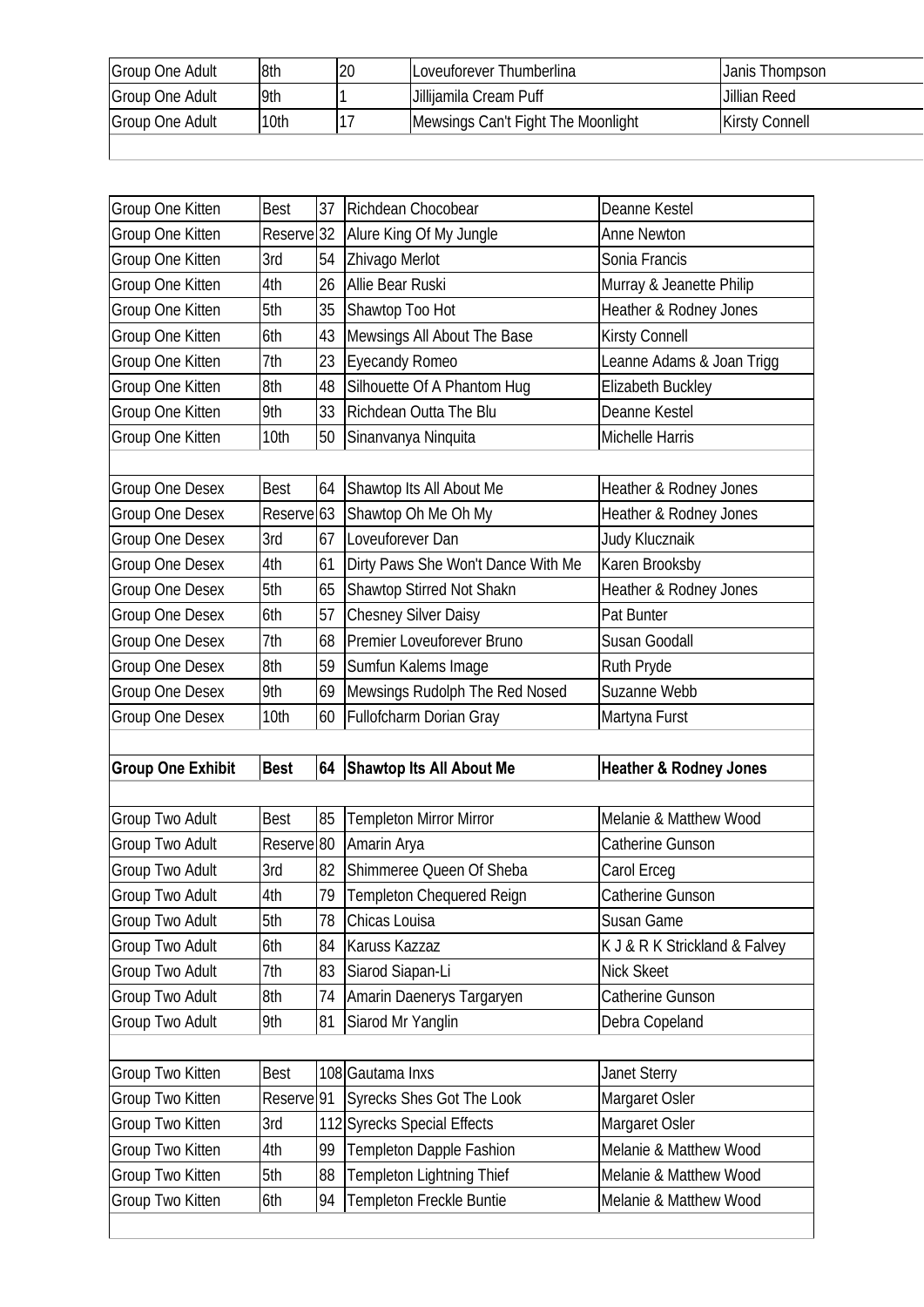| <b>Group Two Desex</b>   | <b>Best</b> | 115 Shadowfire Dragon                                             | Debra Copeland                        |
|--------------------------|-------------|-------------------------------------------------------------------|---------------------------------------|
| <b>Group Two Desex</b>   |             | Reserve 121 Karuss Secret Story                                   | K J & R K Strickland & Falvey         |
| Group Two Desex          | 3rd         | 116 Malingbu Seal Shajhan                                         | Debra Copeland                        |
|                          |             |                                                                   |                                       |
| <b>Group Two Exhibit</b> | <b>Best</b> | 108 Gautama Inxs                                                  | <b>Janet Sterry</b>                   |
|                          |             |                                                                   |                                       |
| <b>Group Three Adult</b> | <b>Best</b> | 153 Rebuss Wassa Matta You                                        | Rebecca Kuss                          |
| <b>Group Three Adult</b> | Reserve 134 | Julians Joshua Blue V Wernerwald (Imp Faye Martini-Jakson<br>Ger) |                                       |
| <b>Group Three Adult</b> | 3rd         | 125 Ozki James U Wonderful Wizz                                   | Leanne Adams & Joan Trigg             |
| <b>Group Three Adult</b> | 4th         | 126 Ajays Total Eclipse                                           | Sybil Nelson                          |
| <b>Group Three Adult</b> | 5th         | 142 Ambritt Shamrock Shooter                                      | Julie Maas                            |
| <b>Group Three Adult</b> | 6th         | 170 Kimara Jazz N Blues Annavetta                                 | Lucy Nikiforos                        |
| <b>Group Three Adult</b> | 7th         | 163 Bluebebop Kitty Butterfield                                   | Corinne Page                          |
| <b>Group Three Adult</b> | 8th         | 154 Bluebebop Tyronne Turangalila                                 | Corinne Page                          |
| <b>Group Three Adult</b> | 9th         | 182 Manis Superbabe                                               | Rodney Mcgregor & Sherin<br>Henriksen |
| <b>Group Three Adult</b> | 10th        | 162 Kimara Rosevel Of Zakira                                      | Lucy Nikiforos                        |
| Group Three Adult        | 11th        | 149 Brookside Willows Gem                                         | Dianne Dolman & Cary Plessnig         |
| <b>Group Three Adult</b> | 12th        | 175 Rebuss Love Me Do                                             | Rebecca Kuss                          |
| <b>Group Three Adult</b> | 13th        | 168 Tachali Contessa Tatiana                                      | Maree Carle                           |
| Group Three Adult        | 14th        | 173 Bluebebop Jazz Naima                                          | Arlene Page                           |
| <b>Group Three Adult</b> | 15th        | 184 Nibbel Everdeen                                               | Lee Nesbitt                           |
|                          |             |                                                                   |                                       |
| Group Three Kitten       | Best        | 220 Riordan Love Over Gold                                        | <b>Nick Skeet</b>                     |
| Group Three Kitten       | Reserve     | 231 Kimara Za Roxi Chic                                           | Pam Worlsey                           |
| Group Three Kitten       | 3rd         | 192 Bansuli Queen Bee                                             | Sybil Nelson                          |
| Group Three Kitten       | 4th         | 242 Manis Just Pure Sass                                          | Rodney Mcgregor & Sherin<br>Henriksen |
| Group Three Kitten       | 5th         | 201 Ambritt Calendar Girl                                         | Julie Maas                            |
| Group Three Kitten       | 6th         | 233 Rebuss Mata Hari                                              | Rebecca Kuss                          |
| Group Three Kitten       | 7th         | 235 Danstin Justa Jewel                                           | Diana Robertson                       |
| Group Three Kitten       | 8th         | 238 Vivace One Vision                                             | Rita & Evelyn Bruche                  |
| Group Three Kitten       | 9th         | 226 Tachali Silber Ilsa                                           | Maree Carle                           |
| Group Three Kitten       | 10th        | 210 Cuddleton Lady Daisy                                          | Pamela Lanigan                        |
| Group Three Kitten       | 11th        | 236 Joylincar Thundercrack                                        | Carole Carroll                        |
| Group Three Kitten       | 12th        | 221 Mesmereyes Marci's Dimity                                     | Carole Galli                          |
| Group Three Kitten       | 13th        | 218 Rocanrole Sarah Madonna                                       | Carole Galli                          |
| Group Three Kitten       | 14th        | 187 Joylincar Brilliant Disguise                                  | Carole Carroll                        |
| Group Three Kitten       | 15th        | 224 Ravenclaw Zarita Black Knight                                 | Carole Galli                          |
|                          |             |                                                                   |                                       |
| <b>Group Three Desex</b> | <b>Best</b> | 255 Mesmereyes Popees Bluebell                                    | Linda Horton                          |
| <b>Group Three Desex</b> |             | Reserve 264 Jengari Ben Hawkins                                   | Kay Woods                             |
| <b>Group Three Desex</b> | 3rd         | 270 Manis Hot Fever                                               | Rodney Mcgregor & Sherin<br>Henriksen |
| <b>Group Three Desex</b> | 4th         | 254 Mesmereyes Silvan Malachi                                     | Linda Horton                          |
| <b>Group Three Desex</b> | 5th         | 261 Golash Tsarina Viktoriya                                      | <b>Matthew Fraser</b>                 |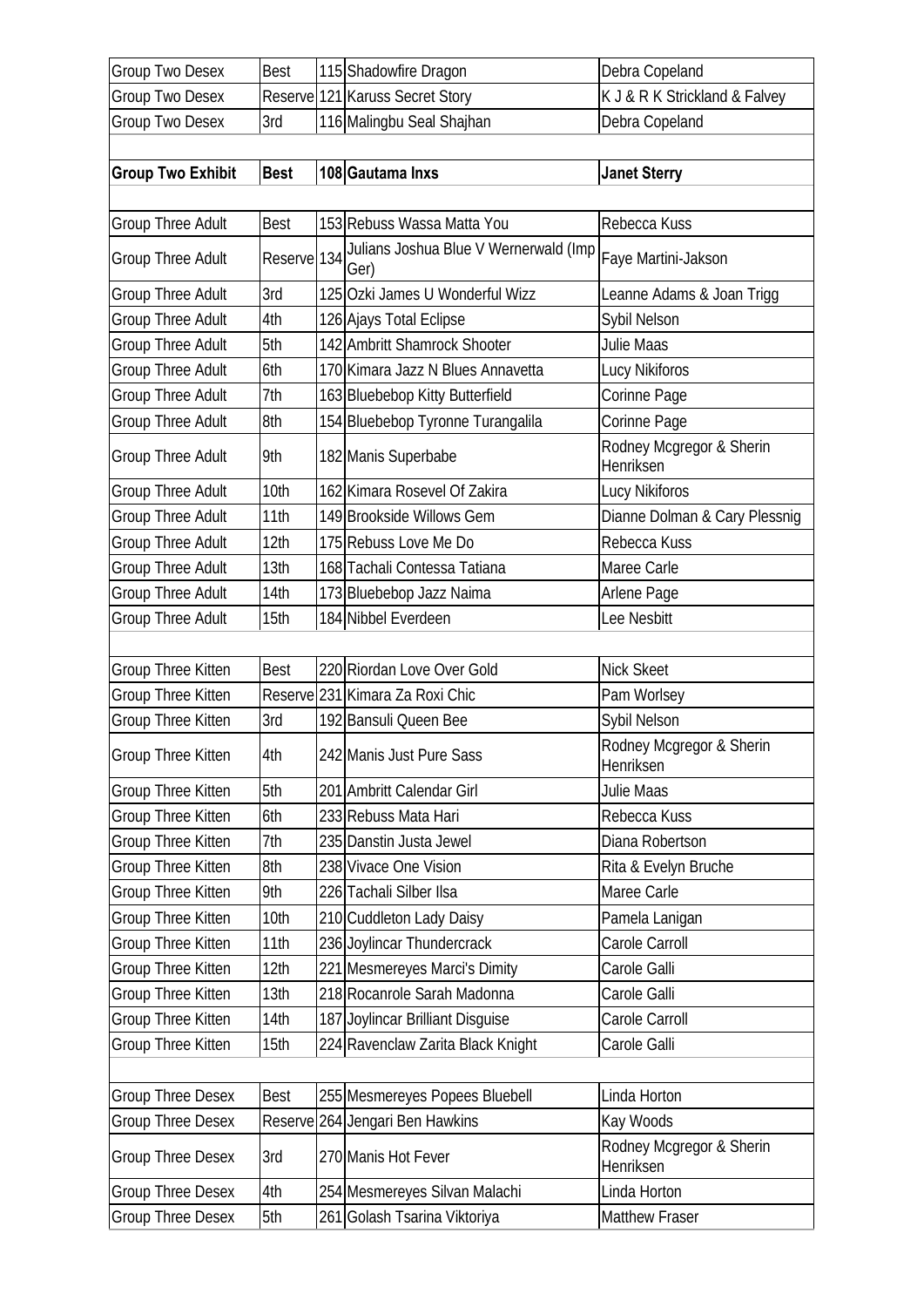| Supreme Exhibit In Ring Best  153 |                   | Rebuss Wassa Matta You       | <b>Rebecca Kuss</b>    |
|-----------------------------------|-------------------|------------------------------|------------------------|
|                                   |                   |                              |                        |
| <b>Group Four Exhibit</b>         | <b>Best</b>       | 272 Jackson                  | <b>Diana Robertson</b> |
|                                   |                   |                              |                        |
| <b>Group Four Desex</b>           | 10th              | 273 Bono                     | <b>Kirsty Connell</b>  |
| <b>Group Four Desex</b>           | 9th               | 275 Jonty                    | Karen Brooksby         |
| Group Four Desex                  | 8th               | 280 Shena                    | Barbara Johnson        |
| Group Four Desex                  | 7th               | 277 Mercedes                 | <b>Kirsty Connell</b>  |
| Group Four Desex                  | 6th               | 271 Sinanvanya Melda         | Michelle Harris        |
| <b>Group Four Desex</b>           | 5th               | 276 Melissa                  | Susan Goodall          |
| <b>Group Four Desex</b>           | 4th               | 279 Lala Lord Of The Rings   | Sandra Hayes           |
| Group Four Desex                  | 3rd               | 274 Thomas                   | Meghan Mills           |
| <b>Group Four Desex</b>           | Reserve 278 Spike |                              | Tara Carle             |
| <b>Group Four Desex</b>           | <b>Best</b>       | 272 Jackson                  | Diana Robertson        |
|                                   |                   |                              |                        |
| <b>Group Three Exhibit</b>        | <b>Best</b>       | 153 Rebuss Wassa Matta You   | <b>Rebecca Kuss</b>    |
|                                   |                   |                              |                        |
| <b>Group Three Desex</b>          | 10th              | 256 Ravenclaw Neroli Sambuka | Barbara Johnson        |
| <b>Group Three Desex</b>          | 9th               | 246 Starkatz Graphic Art     | Jeannette, Casotti     |
| <b>Group Three Desex</b>          | 8th               | 250 Cuddleton Miss Susannah  | Pamela Lanigan         |
| <b>Group Three Desex</b>          | 7th               | 269 Joylincar Scarlett Ohara | Martyna Furst          |
| <b>Group Three Desex</b>          | 6th               | 267 Vivace King Amonasro     | Rita & Evelyn Bruche   |

| <b>Class</b>     | <b>Result</b>         | Cage           | Cat                                   | <b>Exhibitor</b>          |
|------------------|-----------------------|----------------|---------------------------------------|---------------------------|
| Group One Adult  | <b>Best</b>           | 11             | <b>Chesney Free Priscillas Spirit</b> | <b>Wendy Mieglitz</b>     |
| Group One Adult  | Reserve <sup>21</sup> |                | Snowgums Sevastian                    | Janis Thompson            |
| Group One Adult  | 3rd                   | 7              | Jaygee Fergalicious                   | Joanne Greentree          |
| Group One Adult  | 4th                   | 4              | Kasterlyn Ice Maiden                  | Maria Cave                |
| Group One Adult  | 5th                   | $\overline{8}$ | Jungle Man Squash                     | Martyna Furst             |
| Group One Adult  | 6th                   | 18             | Loveuforever Mr Blue Bayou            | Janis Thompson            |
| Group One Adult  | 7th                   | 9              | Richdean Black Label                  | Deanne Kestel             |
| Group One Adult  | 8th                   | 12             | Shawtop Spies N Lies                  | Tammy Rushton             |
| Group One Adult  | 9th                   | 15             | Tambourah Quinto Keeta Queen          | Kerry Taylor              |
| Group One Adult  | 10th                  | 14             | Loveufoever Mr Tirimisu               | Susan Goodall             |
|                  |                       |                |                                       |                           |
| Group One Kitten | <b>Best</b>           | 23             | <b>Eyecandy Romeo</b>                 | Leanne Adams & Joan Trigg |
| Group One Kitten | Reserve <sup>26</sup> |                | Allie Bear Ruski                      | Murray & Jeanette Philip  |
| Group One Kitten | 3rd                   | 37             | Richdean Chocobear                    | Deanne Kestel             |
| Group One Kitten | 4th                   | 48             | Silhouette Of A Phantom Hug           | Elizabeth Buckley         |
| Group One Kitten | 5th                   | 38             | Shawtop Tell Em Theyre Dreamn         | Tammy Rushton             |
| Group One Kitten | 6th                   | 32             | Alure King Of My Jungle               | Anne Newton               |
| Group One Kitten | 7th                   | 53             | Zhivago Anastasiya                    | Janis Thompson            |
| Group One Kitten | 8th                   | 27             | Jaygee Capt Jack Sparrow              | Joanne Greentree          |
| Group One Kitten | 9th                   | 45             | Silhouette Beethoven                  | <b>Kerry Taylor</b>       |
| Group One Kitten | 10th                  | 40             | Loveuforever Mr Bromley               | Janis Thompson            |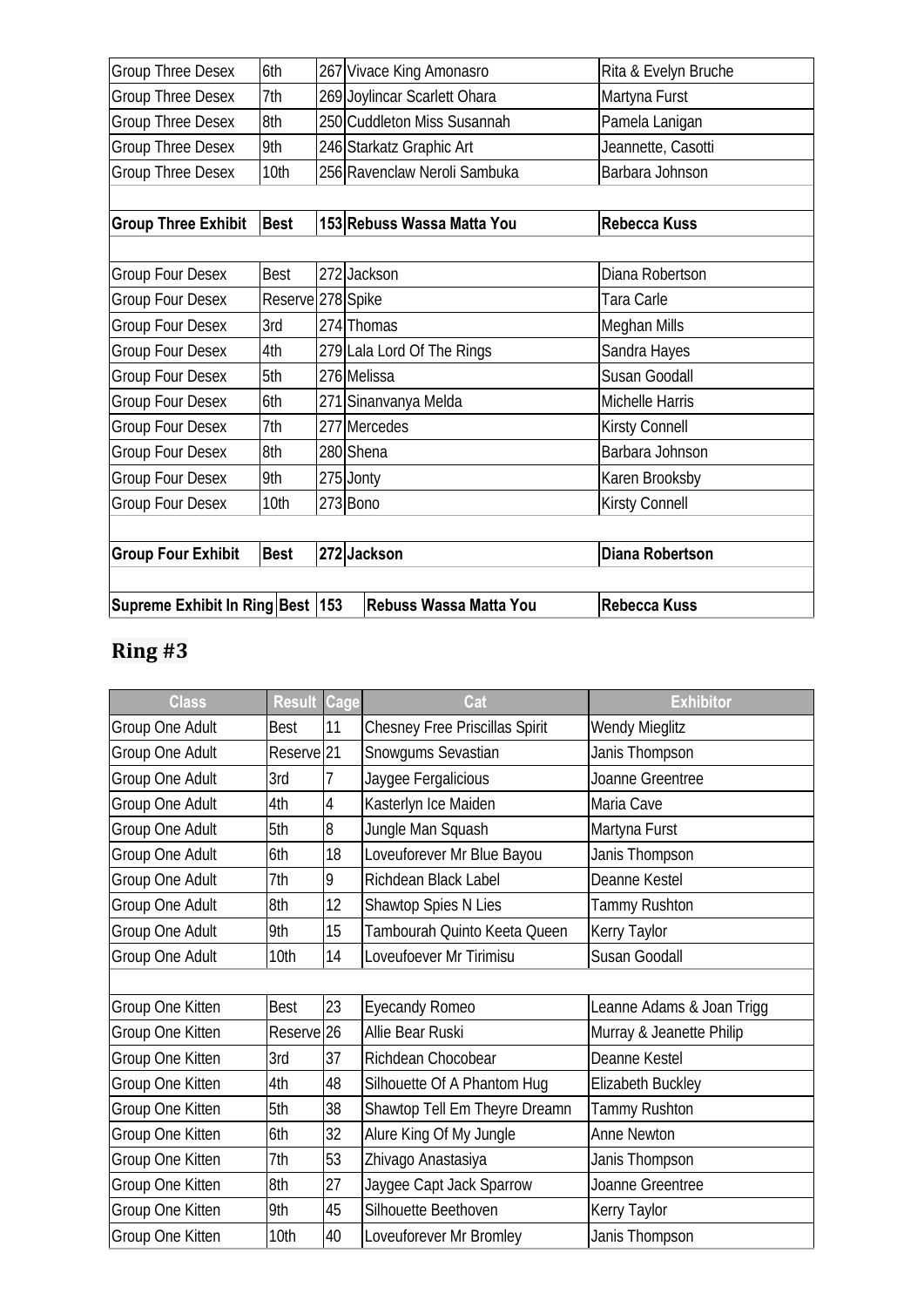| Group One Desex          | <b>Best</b>            | 64  | Shawtop Its All About Me                    | Heather & Rodney Jones            |
|--------------------------|------------------------|-----|---------------------------------------------|-----------------------------------|
| Group One Desex          | Reserve <sup>59</sup>  |     | Sumfun Kalems Image                         | Ruth Pryde                        |
| <b>Group One Desex</b>   | 3rd                    | 63  | Shawtop Oh Me Oh My                         | Heather & Rodney Jones            |
| Group One Desex          | 4th                    | 69  | Mewsings Rudolph The Red Nosed Suzanne Webb |                                   |
| Group One Desex          | 5th                    | 70  | Mewsings Edge Of Glory                      | Ruth Pryde                        |
| Group One Desex          | 6th                    | 73  | Ribbonsnrags China Blue                     | Susan Goodall                     |
| Group One Desex          | 7th                    | 57  | <b>Chesney Silver Daisy</b>                 | Pat Bunter                        |
| Group One Desex          | 8th                    | 61  | Dirty Paws She Won't Dance With<br>Me       | Karen Brooksby                    |
| Group One Desex          | 9th                    | 55  | Llelayne Apollo                             | Sandra Hayes                      |
| Group One Desex          | 10th                   | 66  | <b>Mewsings Material Girl</b>               | Kirsty Connell                    |
|                          |                        |     |                                             |                                   |
| <b>Group One Exhibit</b> | <b>Best</b>            | 64  | <b>Shawtop Its All About Me</b>             | <b>Heather &amp; Rodney Jones</b> |
|                          |                        |     |                                             |                                   |
| Group Two Adult          | <b>Best</b>            | 76  | Shimmeree Cleopatra                         | Sue Fletcher                      |
| Group Two Adult          | Reserve <sup>81</sup>  |     | Siarod Mr Yanglin                           | Debra Copeland                    |
| <b>Group Two Adult</b>   | 3rd                    | 77  | Moorlyka Xena                               | Sue Fletcher                      |
| <b>Group Two Adult</b>   | 4th                    | 79  | <b>Templeton Chequered Reign</b>            | Catherine Gunson                  |
| Group Two Adult          | 5th                    | 84  | Karuss Kazzaz                               | K J & R K Strickland & Falvey     |
| Group Two Adult          | 6th                    | 74  | Amarin Daenerys Targaryen                   | Catherine Gunson                  |
| Group Two Adult          | 7th                    | 85  | <b>Templeton Mirror Mirror</b>              | Melanie & Matthew Wood            |
| <b>Group Two Adult</b>   | 8th                    | 82  | Shimmeree Queen Of Sheba                    | Carol Erceg                       |
| Group Two Kitten         | <b>Best</b>            | 102 | Scallywags Jasper                           | Susan Lewis                       |
| Group Two Kitten         | Reserve <sup>94</sup>  |     | Templeton Freckle Buntie                    | Melanie & Matthew Wood            |
| Group Two Kitten         | 3rd                    | 103 | Amarin Ariadne                              | Catherine Gunson                  |
| Group Two Kitten         | 4th                    | 99  | <b>Templeton Dapple Fashion</b>             | Melanie & Matthew Wood            |
| Group Two Kitten         | 5th                    | 106 | Sinopia Lady Thornton                       | Debra Copeland                    |
| Group Two Kitten         | 6th                    | 105 | Scallywags Jean-Luc Dax                     | Evelyn Kueh                       |
| Group Two Kitten         | 7th                    | 113 | Templeton Casanova                          | Carol Erceq                       |
| Group Two Kitten         | 8th                    | 92  | Zurisana Bjorn Magnus                       | Sue Fletcher                      |
| Group Two Kitten         | 9th                    | 100 | Ashrose Lela Dax                            | Evelyn Kueh                       |
| Group Two Kitten         | 10th                   | 88  | Templeton Lightning Thief                   | Melanie & Matthew Wood            |
|                          |                        |     |                                             |                                   |
| Group Two Desex          |                        |     |                                             |                                   |
|                          | Best                   | 117 | <b>Glenferry Firecracker</b>                | <b>Sharon Brock</b>               |
| <b>Group Two Desex</b>   | Reserve <sup>121</sup> |     | Karuss Secret Story                         | K J & R K Strickland & Falvey     |
| Group Two Desex          | 3rd                    | 115 | Shadowfire Dragon                           | Debra Copeland                    |
| Group Two Desex          | 4th                    | 116 | Malingbu Seal Shajhan                       | Debra Copeland                    |
|                          |                        |     |                                             |                                   |
| <b>Group Two Exhibit</b> | <b>Best</b>            | 102 | <b>Scallywags Jasper</b>                    | <b>Susan Lewis</b>                |
| <b>Group Three Adult</b> | Best                   | 160 | <b>Tachali Silver Maks</b>                  | Maree Carle                       |
| <b>Group Three Adult</b> | Reserve <sup>133</sup> |     | Ambritt Hurricane Harry                     | Julie Maas                        |
| <b>Group Three Adult</b> | 3rd                    | 154 | Bluebebop Tyronne Turangalila               | Corinne Page                      |
| Group Three Adult        | 4th                    | 163 | <b>Bluebebop Kitty Butterfield</b>          | Corinne Page                      |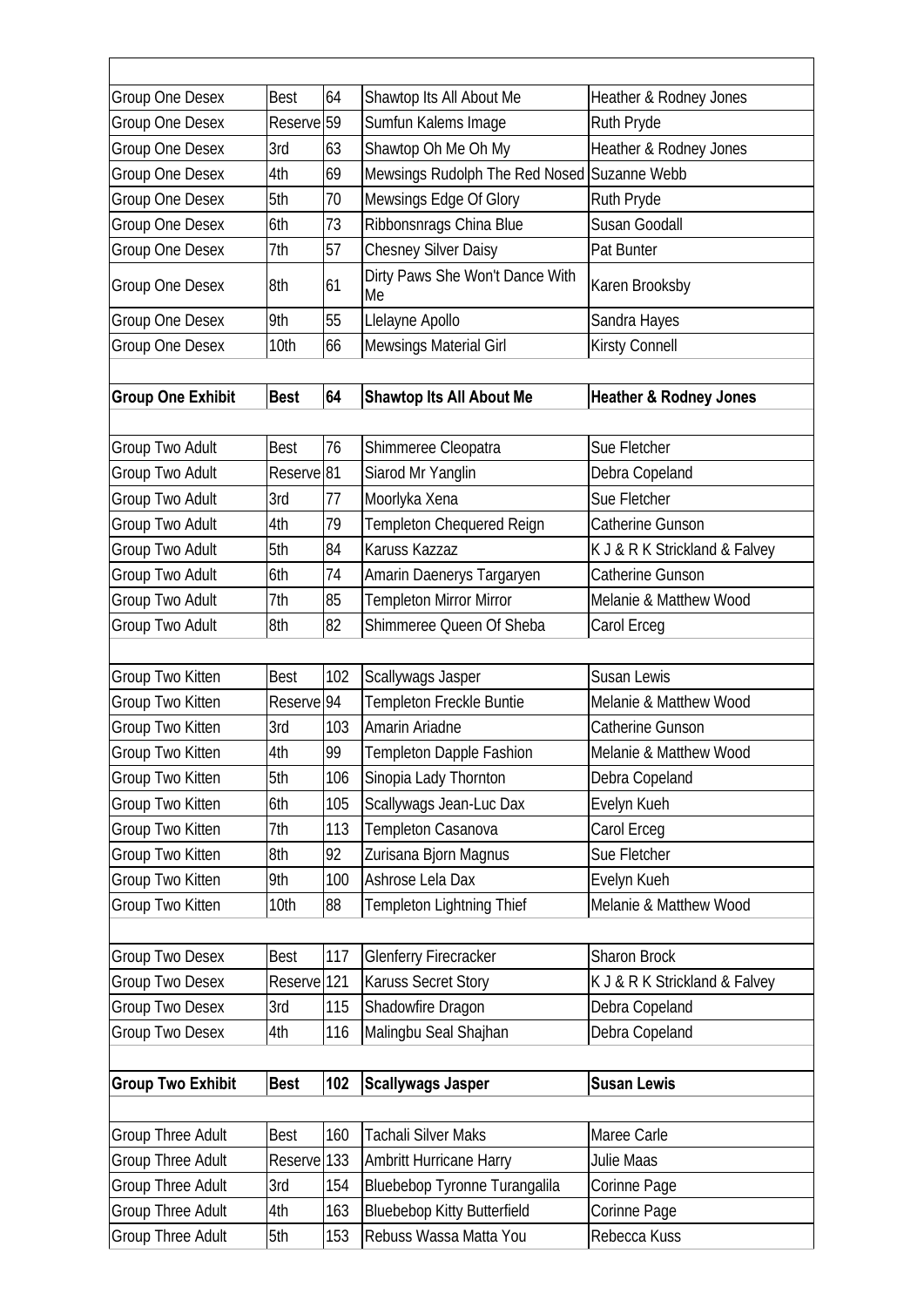| Group Three Adult          | 6th                    | 173 | Bluebebop Jazz Naima                  | Arlene Page                   |
|----------------------------|------------------------|-----|---------------------------------------|-------------------------------|
| Group Three Adult          | 7th                    | 125 | Ozki James U Wonderful Wizz           | Leanne Adams & Joan Trigg     |
| <b>Group Three Adult</b>   | 8th                    | 131 | <b>Elitecats Archie</b>               | Fiona Williams                |
| Group Three Adult          | 9th                    | 126 | Ajays Total Eclipse                   | Sybil Nelson                  |
| <b>Group Three Adult</b>   | 10th                   | 174 | Rebuss Inigo Barbera                  | Rebecca Kuss                  |
| Group Three Adult          | 11th                   | 176 | Franklinpark Anapuma                  | Linda Jewkes                  |
| <b>Group Three Adult</b>   | 12th                   | 123 | Kimara Ataiga Heart N Soul            | Lucy Nikiforos                |
| <b>Group Three Adult</b>   | 13th                   | 149 | <b>Brookside Willows Gem</b>          | Dianne Dolman & Cary Plessnig |
| <b>Group Three Adult</b>   | 14th                   | 151 | <b>Brookside Shot Silks Glow</b>      | Dianne Dolman & Cary Plessnig |
| <b>Group Three Adult</b>   | 15th                   | 165 | Kimara Blu Shimma Aschea              | Lucy Nikiforos                |
|                            |                        |     |                                       |                               |
| Group Three Kitten         | <b>Best</b>            | 230 | <b>Tachali Grand Cloe</b>             | Maree Carle                   |
| Group Three Kitten         | Reserve                | 198 | Kalame Secret Obsession               | Faye Martini-Jakson           |
| Group Three Kitten         | 3rd                    | 194 | Shadowpaws Mr T                       | <b>Fiona Williams</b>         |
| Group Three Kitten         | 4th                    | 238 | Vivace One Vision                     | Rita & Evelyn Bruche          |
| Group Three Kitten         | 5th                    | 241 | Alchemy Betty Blue                    | Jocene Vallack                |
| Group Three Kitten         | 6th                    | 233 | Rebuss Mata Hari                      | Rebecca Kuss                  |
| Group Three Kitten         | 7th                    | 234 | Rebuss Lord Longwayaway               | Rebecca Kuss                  |
| Group Three Kitten         | 8th                    | 191 | <b>Bansuli Cotton Candy</b>           | Sybil Nelson                  |
| Group Three Kitten         | 9th                    | 221 | Mesmereyes Marci's Dimity             | Carole Galli                  |
| Group Three Kitten         | 10th                   | 200 | Ambritt Janis Joplin                  | <b>Julie Maas</b>             |
| Group Three Kitten         | 11th                   | 208 | <b>Britzobeauty Whispers At Dawn</b>  | Julie Pickens                 |
| Group Three Kitten         | 12th                   | 216 | Rocanrole Meeka's Pandora             | Carole Galli                  |
| Group Three Kitten         | 13th                   | 239 | Joylincar Storm In A Teacup           | Carole Carroll                |
| Group Three Kitten         | 14th                   | 189 | <b>Bellaspree Liberty Bell</b>        | Janice & Paul Gablonski       |
| Group Three Kitten         | 15th                   | 215 | Nicody Miyoko                         | D Nixon                       |
|                            |                        |     |                                       |                               |
| Group Three Desex          | <b>Best</b>            | 267 | Vivace King Amonasro                  | Rita & Evelyn Bruche          |
| <b>Group Three Desex</b>   | Reserve <sub>268</sub> |     | Joylincar Sun God Amun Ra             | Lynne Moorman                 |
| <b>Group Three Desex</b>   | 3rd                    | 259 | Kimara Sil Va Leerah                  | Lucy Nikiforos                |
| <b>Group Three Desex</b>   | 4th                    | 255 | Mesmereyes Popees Bluebell            | Linda Horton                  |
| <b>Group Three Desex</b>   | 5th                    | 249 | <b>Britzobeauty Little Blue Belle</b> | Julie Pickens                 |
| <b>Group Three Desex</b>   | 6th                    | 245 | Bellaspree Octavia                    | Judith Jordan                 |
| <b>Group Three Desex</b>   | 7th                    | 264 | Jengari Ben Hawkins                   | Kay Woods                     |
| <b>Group Three Desex</b>   | 8th                    | 269 | Joylincar Scarlett Ohara              | Martyna Furst                 |
| <b>Group Three Desex</b>   | 9th                    | 253 | Riordan Master Piesse                 | <b>Janet Sterry</b>           |
| <b>Group Three Desex</b>   | 10th                   | 270 | Manis Hot Fever                       | Rodney Mcgregor & Sherin      |
|                            |                        |     |                                       | Henriksen                     |
|                            |                        |     |                                       |                               |
| <b>Group Three Exhibit</b> | <b>Best</b>            | 267 | <b>Vivace King Amonasro</b>           | Rita & Evelyn Bruche          |
|                            |                        |     |                                       |                               |
| <b>Group Four Desex</b>    | <b>Best</b>            | 278 | Spike                                 | Tara Carle                    |
| Group Four Desex           | Reserve <sup>277</sup> |     | Mercedes                              | Kirsty Connell                |
| <b>Group Four Desex</b>    | 3rd                    | 272 | Jackson                               | Diana Robertson               |
| Group Four Desex           | 4th                    | 273 | <b>Bono</b>                           | Kirsty Connell                |
| Group Four Desex           | 5th                    | 280 | Shena                                 | Barbara Johnson               |
| Group Four Desex           | 6th                    | 276 | Melissa                               | Susan Goodall                 |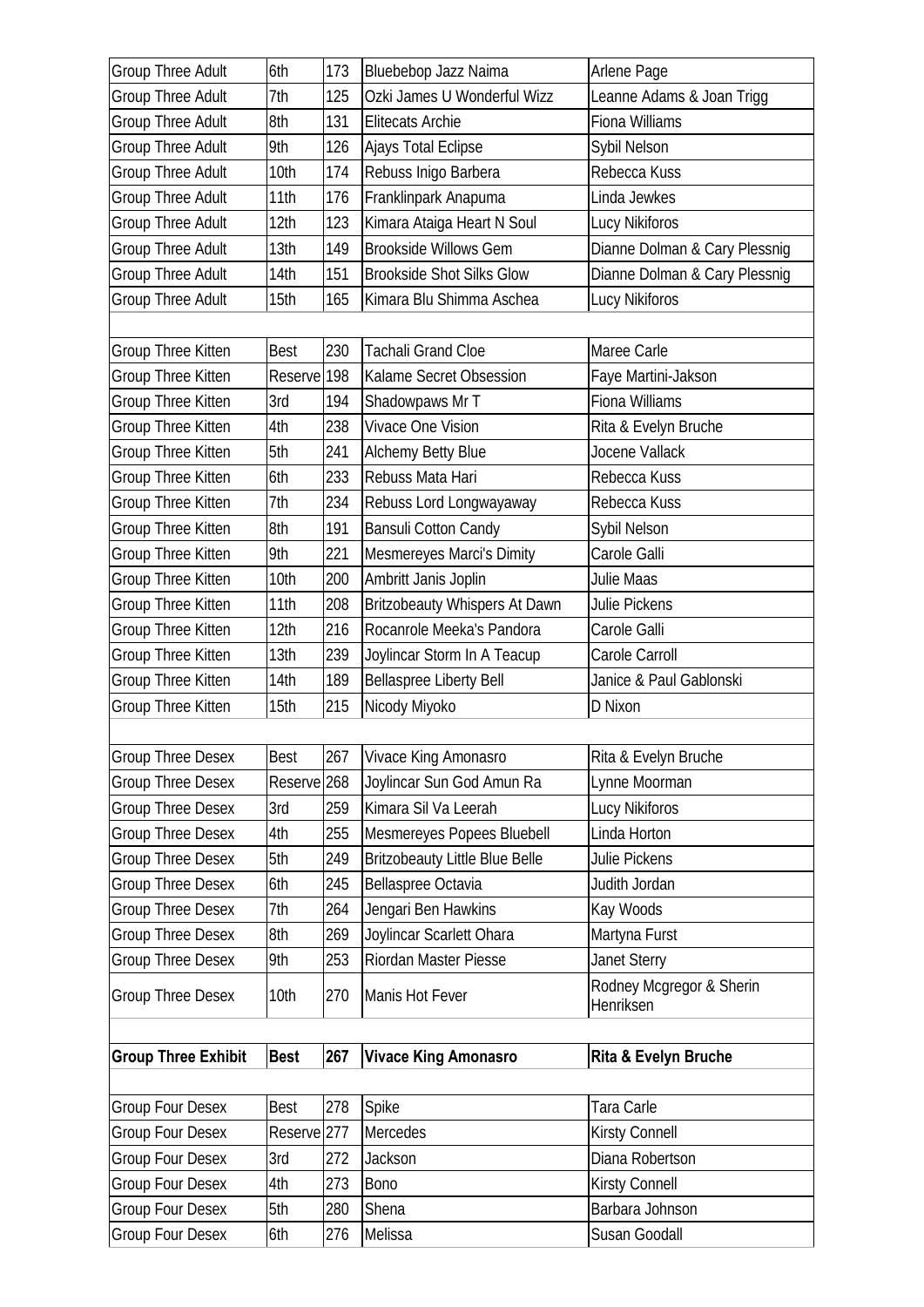| <b>Supreme Exhibit In Ring</b> |             | <b>Best 102</b> | <b>Scallywags Jasper</b> | <b>Susan Lewis</b> |
|--------------------------------|-------------|-----------------|--------------------------|--------------------|
| <b>Group Four Exhibit</b>      | <b>Best</b> | 278             | <b>Spike</b>             | <b>Tara Carle</b>  |
| <b>Group Four Desex</b>        | 10th        | 275             | Jonty                    | Karen Brooksby     |
|                                |             |                 |                          |                    |
| <b>Group Four Desex</b>        | 9th         | 274             | Thomas                   | Meghan Mills       |
| <b>Group Four Desex</b>        | 8th         | 279             | Lala Lord Of The Rings   | Sandra Hayes       |
| <b>Group Four Desex</b>        | 7th         | 271             | Sinanvanya Melda         | Michelle Harris    |

| <b>Class</b>             | Result                | Cage | Cat                                | <b>Exhibitor</b>          |
|--------------------------|-----------------------|------|------------------------------------|---------------------------|
| Group One Adult          | <b>Best</b>           | 9    | Richdean Black Label               | Deanne Kestel             |
| Group One Adult          | Reserve <sup>12</sup> |      | Shawtop Spies N Lies               | <b>Tammy Rushton</b>      |
| Group One Adult          | 3rd                   | 8    | Jungle Man Squash                  | Martyna Furst             |
| Group One Adult          | 4th                   | 6    | Chesney Red Baron                  | Pat Bunter                |
| Group One Adult          | 5th                   | 15   | Tambourah Quinto Keeta Queen       | Kerry Taylor              |
| Group One Adult          | 6th                   | 5    | Jaiymeka Special Delivery          | Jaiymeka Cattery          |
| Group One Adult          | 7th                   | 7    | Jaygee Fergalicious                | Joanne Greentree          |
| Group One Adult          | 8th                   | 21   | Snowgums Sevastian                 | Janis Thompson            |
| Group One Adult          | 9th                   | 14   | Loveufoever Mr Tirimisu            | Susan Goodall             |
| Group One Adult          | 10th                  | 20   | Loveuforever Thumberlina           | Janis Thompson            |
|                          |                       |      |                                    |                           |
| Group One Kitten         | <b>Best</b>           | 37   | Richdean Chocobear                 | Deanne Kestel             |
| Group One Kitten         | Reserve <sup>32</sup> |      | Alure King Of My Jungle            | <b>Anne Newton</b>        |
| Group One Kitten         | 3rd                   | 23   | <b>Eyecandy Romeo</b>              | Leanne Adams & Joan Trigg |
| Group One Kitten         | 4th                   | 27   | Jaygee Capt Jack Sparrow           | Joanne Greentree          |
| Group One Kitten         | 5th                   | 26   | Allie Bear Ruski                   | Murray & Jeanette Philip  |
| Group One Kitten         | 6th                   | 35   | Shawtop Too Hot                    | Heather & Rodney Jones    |
| Group One Kitten         | 7th                   | 45   | Silhouette Beethoven               | Kerry Taylor              |
| Group One Kitten         | 8th                   | 49   | Diamondoll Dreaming Diamonds       | Janis Thompson            |
| Group One Kitten         | 9th                   | 41   | Sumibo Miss Roxette                | Narelle Topham            |
| Group One Kitten         | 10th                  | 53   | Zhivago Anastasiya                 | Janis Thompson            |
|                          |                       |      |                                    |                           |
| Group One Desex          | <b>Best</b>           | 65   | Shawtop Stirred Not Shakn          | Heather & Rodney Jones    |
| Group One Desex          | Reserve 64            |      | Shawtop Its All About Me           | Heather & Rodney Jones    |
| Group One Desex          | 3rd                   | 59   | Sumfun Kalems Image                | Ruth Pryde                |
| Group One Desex          | 4th                   | 55   | Llelayne Apollo                    | Sandra Hayes              |
| Group One Desex          | 5th                   | 70   | Mewsings Edge Of Glory             | Ruth Pryde                |
| Group One Desex          | 6th                   | 57   | <b>Chesney Silver Daisy</b>        | Pat Bunter                |
| Group One Desex          | 7th                   | 61   | Dirty Paws She Won't Dance With Me | Karen Brooksby            |
| Group One Desex          | 8th                   | 68   | Premier Loveuforever Bruno         | Susan Goodall             |
| Group One Desex          | 9th                   | 60   | Fullofcharm Dorian Gray            | Martyna Furst             |
| Group One Desex          | 10th                  | 66   | Mewsings Material Girl             | Kirsty Connell            |
|                          |                       |      |                                    |                           |
| <b>Group One Exhibit</b> | <b>Best</b>           | 37   | <b>Richdean Chocobear</b>          | <b>Deanne Kestel</b>      |
|                          |                       |      |                                    |                           |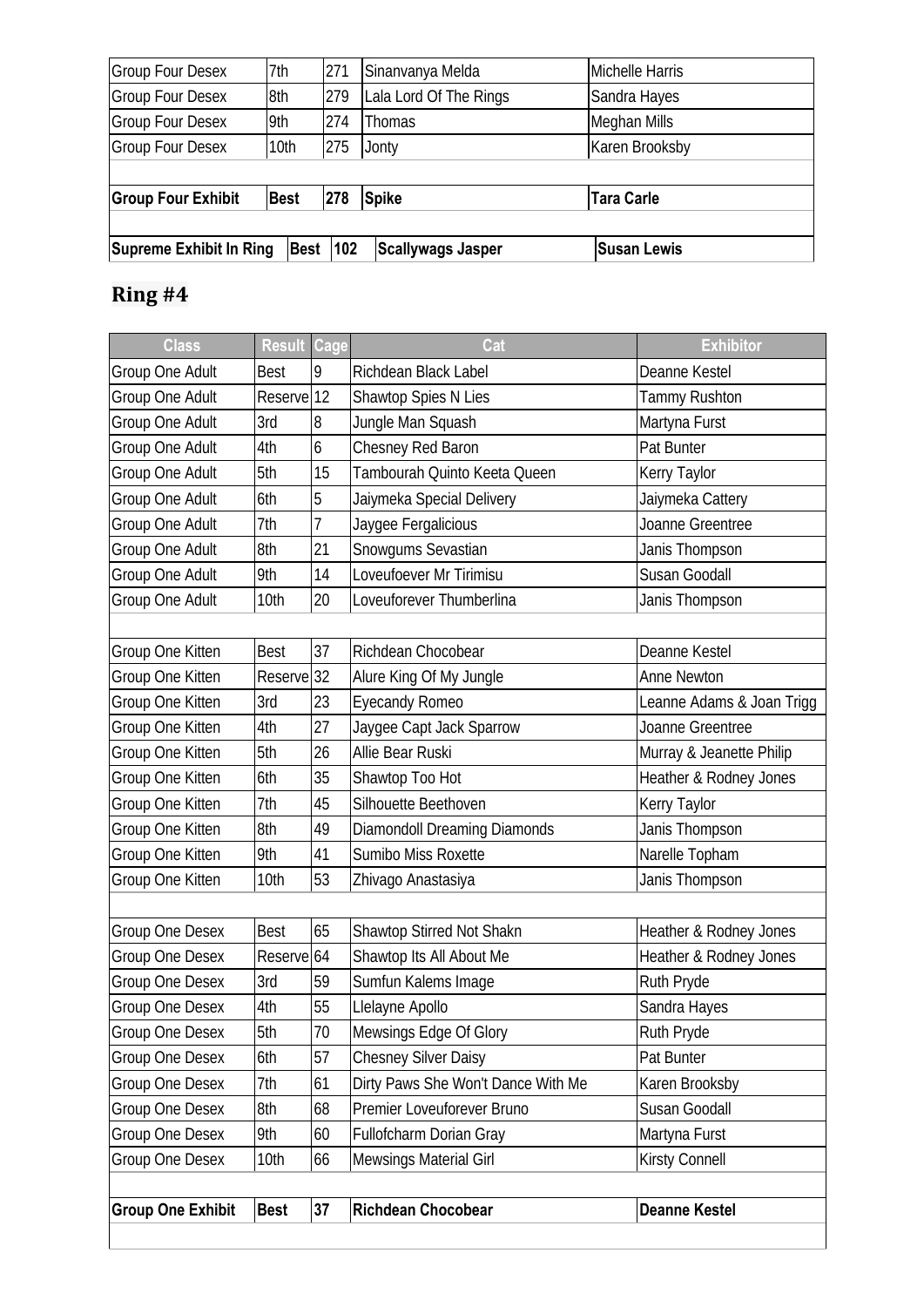| Group Two Adult          | <b>Best</b>            | 81  | Siarod Mr Yanglin                                  | Debra Copeland                |
|--------------------------|------------------------|-----|----------------------------------------------------|-------------------------------|
| Group Two Adult          | Reserve <sub>76</sub>  |     | Shimmeree Cleopatra                                | Sue Fletcher                  |
| Group Two Adult          | 3rd                    | 85  | Templeton Mirror Mirror                            | Melanie & Matthew Wood        |
| Group Two Adult          | 4th                    | 77  | Moorlyka Xena                                      | Sue Fletcher                  |
| Group Two Adult          | 5th                    | 79  | Templeton Chequered Reign                          | Catherine Gunson              |
| Group Two Adult          | 6th                    | 84  | Karuss Kazzaz                                      | K J & R K Strickland & Falvey |
| Group Two Adult          | 7th                    | 83  | Siarod Siapan-Li                                   | Nick Skeet                    |
| Group Two Adult          | 8th                    | 74  | Amarin Daenerys Targaryen                          | Catherine Gunson              |
| <b>Group Two Adult</b>   | 9th                    | 80  | Amarin Arya                                        | Catherine Gunson              |
| Group Two Adult          | 10th                   | 78  | Chicas Louisa                                      | Susan Game                    |
|                          |                        |     |                                                    |                               |
| Group Two Kitten         | <b>Best</b>            | 91  | <b>Syrecks Shes Got The Look</b>                   | Margaret Osler                |
| Group Two Kitten         | Reserve                | 102 | Scallywags Jasper                                  | Susan Lewis                   |
| Group Two Kitten         | 3rd                    | 94  | Templeton Freckle Buntie                           | Melanie & Matthew Wood        |
| Group Two Kitten         | 4th                    | 111 | Siarod Mr Tyker                                    | Rod Pattinson                 |
| Group Two Kitten         | 5th                    | 99  | Templeton Dapple Fashion                           | Melanie & Matthew Wood        |
| Group Two Kitten         | 6th                    | 112 | <b>Syrecks Special Effects</b>                     | Margaret Osler                |
| Group Two Kitten         | 7th                    | 105 | Scallywags Jean-Luc Dax                            | Evelyn Kueh                   |
| Group Two Kitten         | 8th                    | 108 | Gautama Inxs                                       | <b>Janet Sterry</b>           |
| Group Two Kitten         | 9th                    | 88  | Templeton Lightning Thief                          | Melanie & Matthew Wood        |
| Group Two Kitten         | 10th                   | 106 | Sinopia Lady Thornton                              | Debra Copeland                |
|                          |                        |     |                                                    |                               |
| Group Two Desex          | <b>Best</b>            | 116 | Malingbu Seal Shajhan                              | Debra Copeland                |
| Group Two Desex          | Reserve <sup>117</sup> |     | <b>Glenferry Firecracker</b>                       | <b>Sharon Brock</b>           |
| Group Two Desex          | 3rd                    | 115 | Shadowfire Dragon                                  | Debra Copeland                |
| Group Two Desex          | 4th                    | 121 | <b>Karuss Secret Story</b>                         | K J & R K Strickland & Falvey |
| Group Two Desex          | 5th                    | 114 | Chicas Piccolo                                     | Susan Game                    |
| Group Two Desex          | 6th                    | 118 | Chicas Tehya                                       | Susan Game                    |
|                          |                        |     |                                                    |                               |
| <b>Group Two Exhibit</b> | <b>Best</b>            | 91  | <b>Syrecks Shes Got The Look</b>                   | <b>Margaret Osler</b>         |
|                          |                        |     |                                                    |                               |
| <b>Group Three Adult</b> | <b>Best</b>            | 134 | Julians Joshua Blue V Wernerwald (Imp Ger)         | Faye Martini-Jakson           |
| Group Three Adult        | Reserve <sup>174</sup> |     | Rebuss Inigo Barbera                               | Rebecca Kuss                  |
| Group Three Adult        | 3rd                    | 141 | Vale Of Prounds Very Important (Imp De)            | Faye Martini-Jakson           |
| Group Three Adult        |                        |     |                                                    |                               |
|                          | 4th                    | 136 | Ambritt Here Comes Ralphie                         | Pamela Lanigan                |
| <b>Group Three Adult</b> | 5th                    | 138 | Britz Luna Eclipse                                 | Murray & Jeanette Philip      |
| Group Three Adult        | 6th                    | 133 | Ambritt Hurricane Harry                            | Julie Maas                    |
| <b>Group Three Adult</b> | 7th                    | 135 | Es*Cancion De Cuna (Ii) Recorcholis (Imp<br>Spain) | Murray & Jeanette Philip      |
| Group Three Adult        | 8th                    | 148 | Karm A Wish Called Wanda                           | K Dossel                      |
| Group Three Adult        | 9th                    | 157 | Kimara Azriel Buddy Awesome                        | Lucy Nikiforos                |
| Group Three Adult        | 10th                   | 160 | <b>Tachali Silver Maks</b>                         | Maree Carle                   |
| <b>Group Three Adult</b> | 11th                   | 153 | Rebuss Wassa Matta You                             | Rebecca Kuss                  |
| Group Three Adult        | 12th                   | 168 | Tachali Contessa Tatiana                           | Maree Carle                   |
| Group Three Adult        | 13th                   | 165 | Kimara Blu Shimma Aschea                           | Lucy Nikiforos                |
| Group Three Adult        | 14th                   | 131 | <b>Elitecats Archie</b>                            | Fiona Williams                |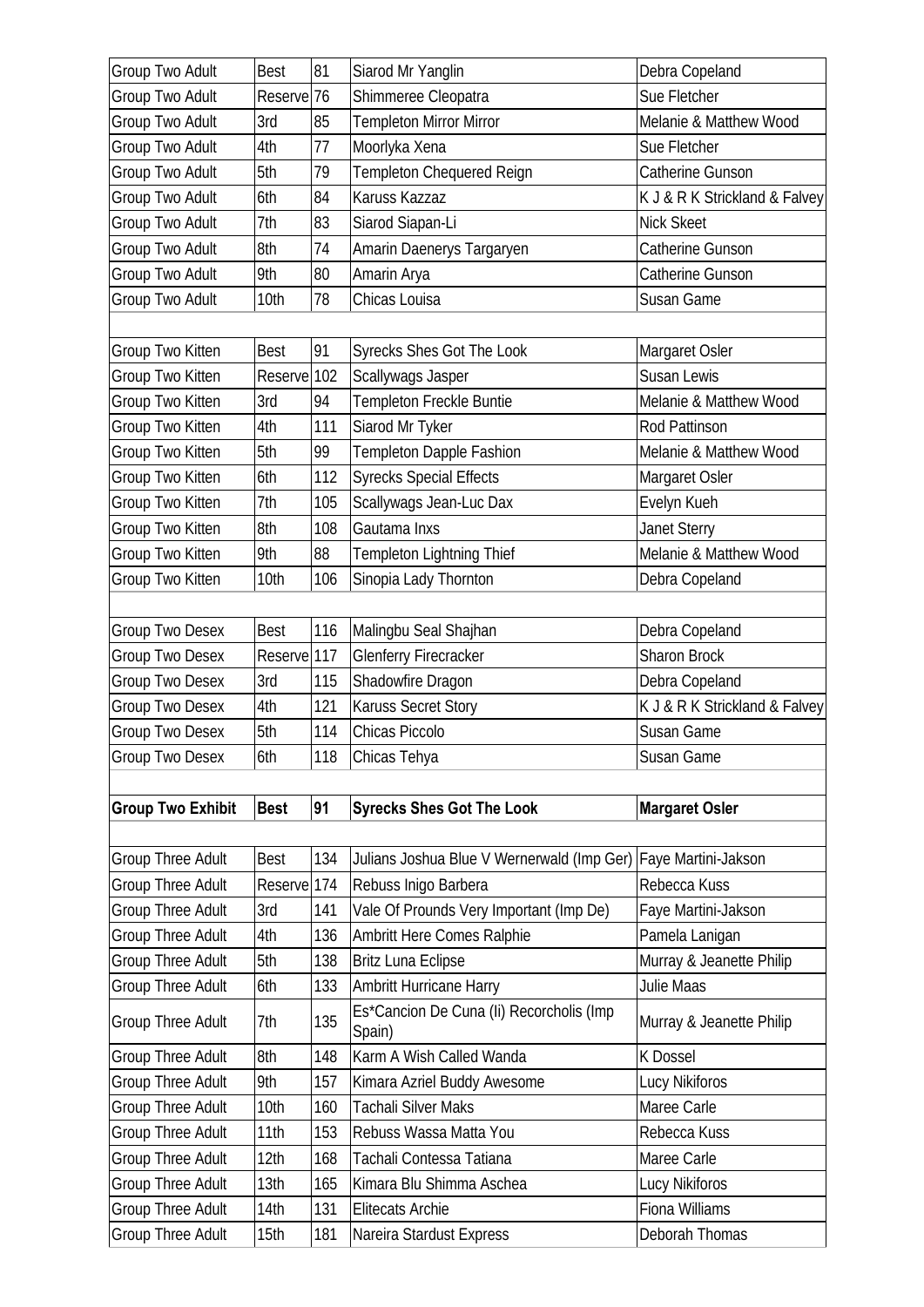| Group Three Kitten              | <b>Best</b>            | 203 | <b>Britzobeauty Bellabaroo</b>                                 | Julie Pickens            |
|---------------------------------|------------------------|-----|----------------------------------------------------------------|--------------------------|
| Group Three Kitten              | Reserve <sub>205</sub> |     | <b>Britzobeauty Annamarra Blue</b>                             | Faye Martini-Jakson      |
| Group Three Kitten              | 3rd                    | 208 | <b>Britzobeauty Whispers At Dawn</b>                           | Julie Pickens            |
| Group Three Kitten              | 4th                    | 189 | <b>Bellaspree Liberty Bell</b>                                 | Janice & Paul Gablonski  |
| Group Three Kitten              | 5th                    | 202 | Loveuforever Lady Lot Of Noise                                 | Janis Thompson           |
| Group Three Kitten              | 6th                    | 201 | Ambritt Calendar Girl                                          | Julie Maas               |
| Group Three Kitten              | 7th                    | 204 | Kalame Glitz N Glamar                                          | <b>Julie Pickens</b>     |
| Group Three Kitten              | 8th                    | 200 | Ambritt Janis Joplin                                           | <b>Julie Maas</b>        |
| Group Three Kitten              | 9th                    | 214 | <b>Cleveland Shanelle</b>                                      | Liz & Scoot Andresen     |
| Group Three Kitten              | 10th                   | 230 | <b>Tachali Grand Cloe</b>                                      | Maree Carle              |
| Group Three Kitten              | 11th                   | 239 | Joylincar Storm In A Teacup                                    | Carole Carroll           |
| Group Three Kitten              | 12th                   | 231 | Kimara Za Roxi Chic                                            | Pam Worlsey              |
| Group Three Kitten              | 13th                   | 212 | Cleveland Montana                                              | Liz & Scoot Andresen     |
| Group Three Kitten              | 14th                   | 240 | Nareira Gypsy Babe                                             | Deborah Thomas           |
| Group Three Kitten              | 15th                   | 233 | Rebuss Mata Hari                                               | Rebecca Kuss             |
|                                 |                        |     |                                                                |                          |
| Group Three Desex               | <b>Best</b>            | 264 | Jengari Ben Hawkins                                            | Kay Woods                |
| <b>Group Three Desex</b>        | Reserve <sup>249</sup> |     | <b>Britzobeauty Little Blue Belle</b>                          | Julie Pickens            |
| <b>Group Three Desex</b>        | 3rd                    | 256 | Ravenclaw Neroli Sambuka                                       | Barbara Johnson          |
| <b>Group Three Desex</b>        | 4th                    | 254 | Mesmereyes Silvan Malachi                                      | Linda Horton             |
| <b>Group Three Desex</b>        | 5th                    | 251 | <b>Britz Alaska Snow</b>                                       | <b>Christine Muhlhan</b> |
| <b>Group Three Desex</b>        | 6th                    | 250 | <b>Cuddleton Miss Susannah</b>                                 | Pamela Lanigan           |
| <b>Group Three Desex</b>        | 7th                    | 268 | Joylincar Sun God Amun Ra                                      | Lynne Moorman            |
| <b>Group Three Desex</b>        | 8th                    | 261 | Golash Tsarina Viktoriya                                       | <b>Matthew Fraser</b>    |
| <b>Group Three Desex</b>        | 9th                    | 265 | Nareira Calvin Cline                                           | Lynne Moorman            |
| <b>Group Three Desex</b>        | 10th                   | 247 | Purrever Seize The Day                                         | Demetri Cassotti         |
|                                 |                        |     |                                                                |                          |
| <b>Group Three Exhibit Best</b> |                        | 134 | Julians Joshua Blue V Wernerwald (Imp Ger) Faye Martini-Jakson |                          |
|                                 |                        |     |                                                                |                          |
| <b>Group Four Desex</b>         | <b>Best</b>            | 272 | Jackson                                                        | Diana Robertson          |
| <b>Group Four Desex</b>         | Reserve <sup>276</sup> |     | Melissa                                                        | Susan Goodall            |
| <b>Group Four Desex</b>         | 3rd                    | 280 | Shena                                                          | Barbara Johnson          |
| <b>Group Four Desex</b>         | 4th                    | 273 | <b>Bono</b>                                                    | <b>Kirsty Connell</b>    |
| <b>Group Four Desex</b>         | 5th                    | 279 | Lala Lord Of The Rings                                         | Sandra Hayes             |
| Group Four Desex                | 6th                    | 278 | Spike                                                          | Tara Carle               |
| <b>Group Four Desex</b>         | 7th                    | 275 | Jonty                                                          | Karen Brooksby           |
| <b>Group Four Desex</b>         | 8th                    | 271 | Sinanvanya Melda                                               | Michelle Harris          |
| Group Four Desex                | 9th                    | 274 | Thomas                                                         | Meghan Mills             |
| Group Four Desex                | 10th                   | 277 | Mercedes                                                       | Kirsty Connell           |
|                                 |                        |     |                                                                |                          |
| <b>Group Four Exhibit</b>       | <b>Best</b>            | 272 | <b>Jackson</b>                                                 | <b>Diana Robertson</b>   |
|                                 |                        |     |                                                                |                          |
| Supreme Exhibit In Ring Best 91 |                        |     | <b>Syrecks Shes Got The Look</b>                               | <b>Margaret Osler</b>    |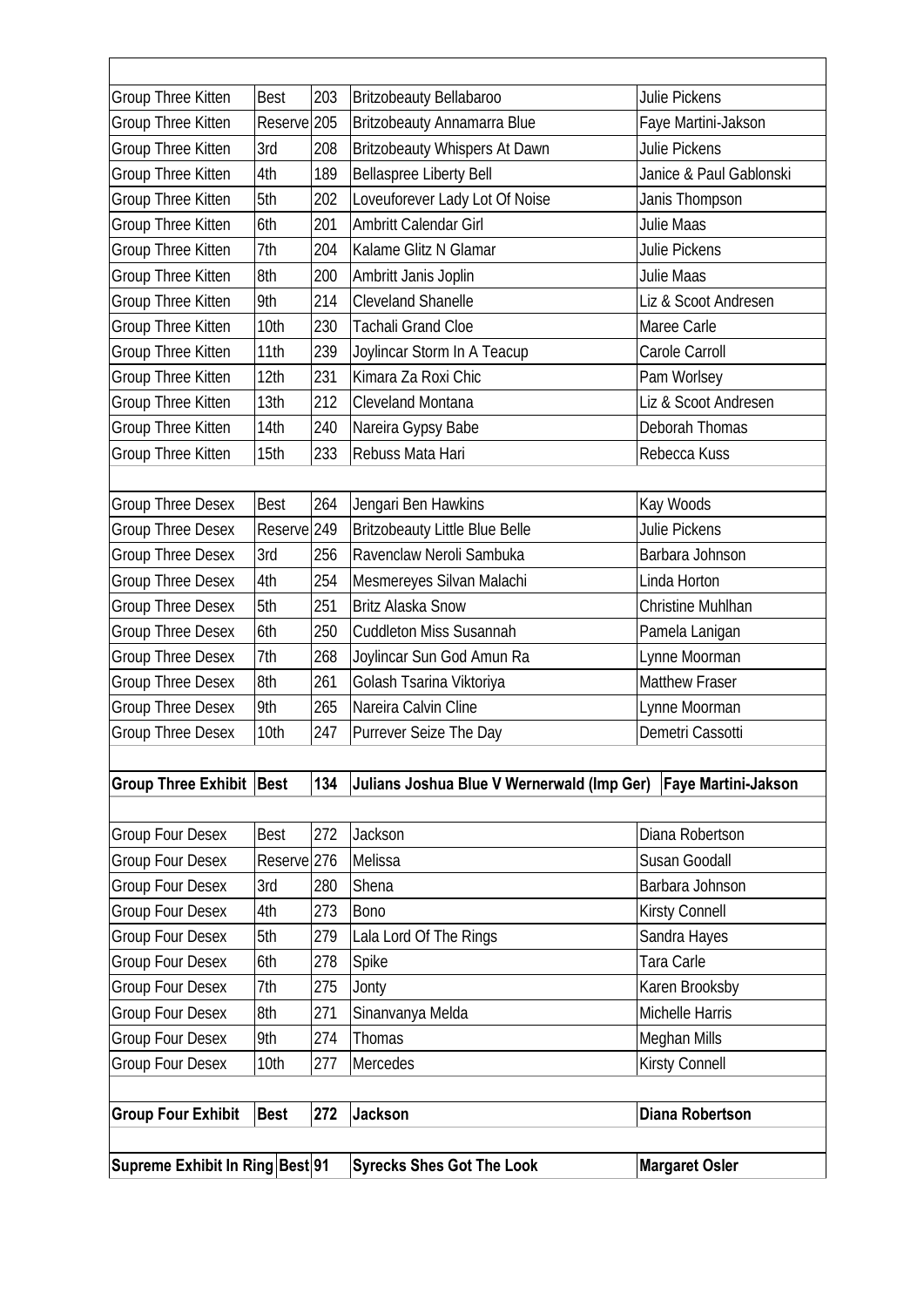| <b>Class</b>             | <b>Result</b>                     | Cage | Cat                                   | <b>Exhibitor</b>                  |
|--------------------------|-----------------------------------|------|---------------------------------------|-----------------------------------|
| Group One Adult          | Best                              | 21   | Snowgums Sevastian                    | Janis Thompson                    |
| Group One Adult          | Reserve <sup>18</sup>             |      | Loveuforever Mr Blue Bayou            | Janis Thompson                    |
| Group One Adult          | 3rd                               | 7    | Jaygee Fergalicious                   | Joanne Greentree                  |
| Group One Adult          | 4th                               | 4    | Kasterlyn Ice Maiden                  | Maria Cave                        |
| Group One Adult          | 5th                               | 15   | Tambourah Quinto Keeta Queen          | Kerry Taylor                      |
| Group One Adult          | 6th                               | 1    | Jillijamila Cream Puff                | Jillian Reed                      |
| Group One Adult          | 7th                               | 6    | Chesney Red Baron                     | Pat Bunter                        |
| Group One Adult          | 8th                               | 11   | <b>Chesney Free Priscillas Spirit</b> | <b>Wendy Mieglitz</b>             |
| Group One Adult          | 9th                               | 12   | Shawtop Spies N Lies                  | Tammy Rushton                     |
| Group One Adult          | 10th                              | 20   | Loveuforever Thumberlina              | Janis Thompson                    |
|                          |                                   |      |                                       |                                   |
| Group One Kitten         | <b>Best</b>                       | 27   | Jaygee Capt Jack Sparrow              | Joanne Greentree                  |
| Group One Kitten         | Reserve <sup>1</sup> <sub>5</sub> |      | Silhouette Beethoven                  | Kerry Taylor                      |
| Group One Kitten         | 3rd                               | 23   | <b>Eyecandy Romeo</b>                 | Leanne Adams & Joan Trigg         |
| Group One Kitten         | 4th                               | 41   | Sumibo Miss Roxette                   | Narelle Topham                    |
| Group One Kitten         | 5th                               | 24   | Aintnoalicat Breakfast At Tiffanys    | Jillian Reed                      |
| Group One Kitten         | 6th                               | 32   | Alure King Of My Jungle               | <b>Anne Newton</b>                |
| Group One Kitten         | 7th                               | 26   | Allie Bear Ruski                      | Murray & Jeanette Philip          |
| Group One Kitten         | 8th                               | 37   | Richdean Chocobear                    | Deanne Kestel                     |
| Group One Kitten         | 9th                               | 53   | Zhivago Anastasiya                    | Janis Thompson                    |
| Group One Kitten         | 10th                              | 35   | Shawtop Too Hot                       | Heather & Rodney Jones            |
|                          |                                   |      |                                       |                                   |
| Group One Desex          | <b>Best</b>                       | 63   | Shawtop Oh Me Oh My                   | Heather & Rodney Jones            |
| Group One Desex          | Reserve <sup>67</sup>             |      | Loveuforever Dan                      | Judy Klucznaik                    |
| Group One Desex          | 3rd                               | 57   | <b>Chesney Silver Daisy</b>           | Pat Bunter                        |
| Group One Desex          | 4th                               | 70   | Mewsings Edge Of Glory                | Ruth Pryde                        |
| Group One Desex          | 5th                               | 65   | Shawtop Stirred Not Shakn             | Heather & Rodney Jones            |
| Group One Desex          | 6th                               | 59   | Sumfun Kalems Image                   | Ruth Pryde                        |
| Group One Desex          | 7th                               | 60   | Fullofcharm Dorian Gray               | Martyna Furst                     |
| Group One Desex          | 8th                               | 64   | Shawtop Its All About Me              | Heather & Rodney Jones            |
| <b>Group One Desex</b>   | 9th                               | 68   | Premier Loveuforever Bruno            | Susan Goodall                     |
| Group One Desex          | 10th                              | 72   | Loveuforever Mr Benjamin              | Judy Klucznaik                    |
|                          |                                   |      |                                       |                                   |
| <b>Group One Exhibit</b> | <b>Best</b>                       | 63   | Shawtop Oh Me Oh My                   | <b>Heather &amp; Rodney Jones</b> |
|                          |                                   |      |                                       |                                   |
| Group Two Adult          | <b>Best</b>                       | 83   | Siarod Siapan-Li                      | <b>Nick Skeet</b>                 |
| Group Two Adult          | Reserve <sup>174</sup>            |      | Amarin Daenerys Targaryen             | Catherine Gunson                  |
| Group Two Adult          | 3rd                               | 78   | Chicas Louisa                         | Susan Game                        |
| Group Two Adult          | 4th                               | 81   | Siarod Mr Yanglin                     | Debra Copeland                    |
| Group Two Adult          | 5th                               | 85   | <b>Templeton Mirror Mirror</b>        | Melanie & Matthew Wood            |
| Group Two Adult          | 6th                               | 80   | Amarin Arya                           | Catherine Gunson                  |
| Group Two Adult          | 7th                               | 77   | Moorlyka Xena                         | Sue Fletcher                      |
| Group Two Adult          | 8th                               | 84   | Karuss Kazzaz                         | K J & R K Strickland & Falvey     |
| Group Two Adult          | 9th                               | 82   | Shimmeree Queen Of Sheba              | Carol Erceg                       |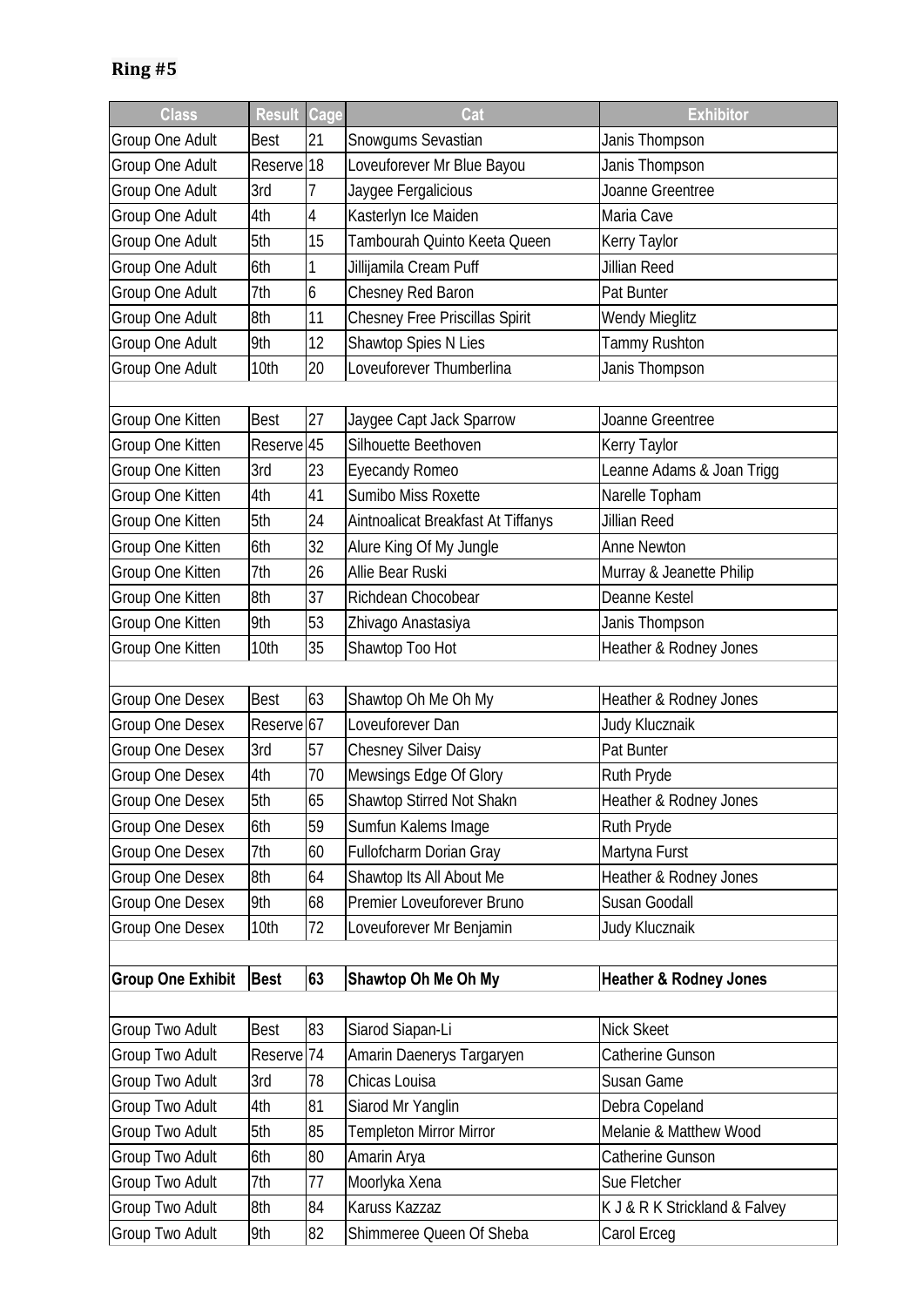| 112<br><b>Syrecks Special Effects</b><br>Margaret Osler<br>Group Two Kitten<br><b>Best</b><br>Reserve <sup>91</sup><br>Syrecks Shes Got The Look<br>Margaret Osler<br>Group Two Kitten<br>Group Two Kitten<br>3rd<br>110<br>Amarin Odysseus<br>Sue Fletcher<br>88<br>Templeton Lightning Thief<br>Group Two Kitten<br>4th<br>Melanie & Matthew Wood<br>5th<br>Group Two Kitten<br>105<br>Scallywags Jean-Luc Dax<br>Evelyn Kueh<br>Scallywags Jasper<br>Group Two Kitten<br>102<br>Susan Lewis<br>6th<br>Templeton Dapple Fashion<br>Group Two Kitten<br>7th<br>99<br>Melanie & Matthew Wood<br>Group Two Kitten<br>8th<br>Siarod Mr Tyker<br>111<br>Rod Pattinson<br>92<br>9th<br>Group Two Kitten<br>Zurisana Bjorn Magnus<br>Sue Fletcher<br>97<br>Amarin Lady Inara<br>Group Two Kitten<br>10th<br>Catherine Gunson<br>116<br>Group Two Desex<br><b>Best</b><br>Malingbu Seal Shajhan<br>Debra Copeland<br>Reserve <sup>121</sup><br>Karuss Secret Story<br>K J & R K Strickland & Falvey<br>Group Two Desex<br>Group Two Desex<br>3rd<br>117<br><b>Glenferry Firecracker</b><br>Sharon Brock<br>Group Two Desex<br>4th<br>115<br>Shadowfire Dragon<br>Debra Copeland<br>5th<br>Group Two Desex<br>118<br>Chicas Tehya<br>Susan Game<br>114<br>Chicas Piccolo<br>Group Two Desex<br>6th<br>Susan Game<br><b>Group Two Exhibit</b><br><b>Best</b><br>112<br><b>Syrecks Special Effects</b><br><b>Margaret Osler</b><br>Group Three Adult<br>133<br>Julie Maas<br><b>Best</b><br><b>Ambritt Hurricane Harry</b><br>Rodney Mcgregor & Sherin<br>Group Three Adult<br>Reserve <sup>182</sup><br>Manis Superbabe<br>Henriksen |
|------------------------------------------------------------------------------------------------------------------------------------------------------------------------------------------------------------------------------------------------------------------------------------------------------------------------------------------------------------------------------------------------------------------------------------------------------------------------------------------------------------------------------------------------------------------------------------------------------------------------------------------------------------------------------------------------------------------------------------------------------------------------------------------------------------------------------------------------------------------------------------------------------------------------------------------------------------------------------------------------------------------------------------------------------------------------------------------------------------------------------------------------------------------------------------------------------------------------------------------------------------------------------------------------------------------------------------------------------------------------------------------------------------------------------------------------------------------------------------------------------------------------------------------------------------------------------------------------------------------------------|
|                                                                                                                                                                                                                                                                                                                                                                                                                                                                                                                                                                                                                                                                                                                                                                                                                                                                                                                                                                                                                                                                                                                                                                                                                                                                                                                                                                                                                                                                                                                                                                                                                              |
|                                                                                                                                                                                                                                                                                                                                                                                                                                                                                                                                                                                                                                                                                                                                                                                                                                                                                                                                                                                                                                                                                                                                                                                                                                                                                                                                                                                                                                                                                                                                                                                                                              |
|                                                                                                                                                                                                                                                                                                                                                                                                                                                                                                                                                                                                                                                                                                                                                                                                                                                                                                                                                                                                                                                                                                                                                                                                                                                                                                                                                                                                                                                                                                                                                                                                                              |
|                                                                                                                                                                                                                                                                                                                                                                                                                                                                                                                                                                                                                                                                                                                                                                                                                                                                                                                                                                                                                                                                                                                                                                                                                                                                                                                                                                                                                                                                                                                                                                                                                              |
|                                                                                                                                                                                                                                                                                                                                                                                                                                                                                                                                                                                                                                                                                                                                                                                                                                                                                                                                                                                                                                                                                                                                                                                                                                                                                                                                                                                                                                                                                                                                                                                                                              |
|                                                                                                                                                                                                                                                                                                                                                                                                                                                                                                                                                                                                                                                                                                                                                                                                                                                                                                                                                                                                                                                                                                                                                                                                                                                                                                                                                                                                                                                                                                                                                                                                                              |
|                                                                                                                                                                                                                                                                                                                                                                                                                                                                                                                                                                                                                                                                                                                                                                                                                                                                                                                                                                                                                                                                                                                                                                                                                                                                                                                                                                                                                                                                                                                                                                                                                              |
|                                                                                                                                                                                                                                                                                                                                                                                                                                                                                                                                                                                                                                                                                                                                                                                                                                                                                                                                                                                                                                                                                                                                                                                                                                                                                                                                                                                                                                                                                                                                                                                                                              |
|                                                                                                                                                                                                                                                                                                                                                                                                                                                                                                                                                                                                                                                                                                                                                                                                                                                                                                                                                                                                                                                                                                                                                                                                                                                                                                                                                                                                                                                                                                                                                                                                                              |
|                                                                                                                                                                                                                                                                                                                                                                                                                                                                                                                                                                                                                                                                                                                                                                                                                                                                                                                                                                                                                                                                                                                                                                                                                                                                                                                                                                                                                                                                                                                                                                                                                              |
|                                                                                                                                                                                                                                                                                                                                                                                                                                                                                                                                                                                                                                                                                                                                                                                                                                                                                                                                                                                                                                                                                                                                                                                                                                                                                                                                                                                                                                                                                                                                                                                                                              |
|                                                                                                                                                                                                                                                                                                                                                                                                                                                                                                                                                                                                                                                                                                                                                                                                                                                                                                                                                                                                                                                                                                                                                                                                                                                                                                                                                                                                                                                                                                                                                                                                                              |
|                                                                                                                                                                                                                                                                                                                                                                                                                                                                                                                                                                                                                                                                                                                                                                                                                                                                                                                                                                                                                                                                                                                                                                                                                                                                                                                                                                                                                                                                                                                                                                                                                              |
|                                                                                                                                                                                                                                                                                                                                                                                                                                                                                                                                                                                                                                                                                                                                                                                                                                                                                                                                                                                                                                                                                                                                                                                                                                                                                                                                                                                                                                                                                                                                                                                                                              |
|                                                                                                                                                                                                                                                                                                                                                                                                                                                                                                                                                                                                                                                                                                                                                                                                                                                                                                                                                                                                                                                                                                                                                                                                                                                                                                                                                                                                                                                                                                                                                                                                                              |
|                                                                                                                                                                                                                                                                                                                                                                                                                                                                                                                                                                                                                                                                                                                                                                                                                                                                                                                                                                                                                                                                                                                                                                                                                                                                                                                                                                                                                                                                                                                                                                                                                              |
|                                                                                                                                                                                                                                                                                                                                                                                                                                                                                                                                                                                                                                                                                                                                                                                                                                                                                                                                                                                                                                                                                                                                                                                                                                                                                                                                                                                                                                                                                                                                                                                                                              |
|                                                                                                                                                                                                                                                                                                                                                                                                                                                                                                                                                                                                                                                                                                                                                                                                                                                                                                                                                                                                                                                                                                                                                                                                                                                                                                                                                                                                                                                                                                                                                                                                                              |
|                                                                                                                                                                                                                                                                                                                                                                                                                                                                                                                                                                                                                                                                                                                                                                                                                                                                                                                                                                                                                                                                                                                                                                                                                                                                                                                                                                                                                                                                                                                                                                                                                              |
|                                                                                                                                                                                                                                                                                                                                                                                                                                                                                                                                                                                                                                                                                                                                                                                                                                                                                                                                                                                                                                                                                                                                                                                                                                                                                                                                                                                                                                                                                                                                                                                                                              |
|                                                                                                                                                                                                                                                                                                                                                                                                                                                                                                                                                                                                                                                                                                                                                                                                                                                                                                                                                                                                                                                                                                                                                                                                                                                                                                                                                                                                                                                                                                                                                                                                                              |
|                                                                                                                                                                                                                                                                                                                                                                                                                                                                                                                                                                                                                                                                                                                                                                                                                                                                                                                                                                                                                                                                                                                                                                                                                                                                                                                                                                                                                                                                                                                                                                                                                              |
|                                                                                                                                                                                                                                                                                                                                                                                                                                                                                                                                                                                                                                                                                                                                                                                                                                                                                                                                                                                                                                                                                                                                                                                                                                                                                                                                                                                                                                                                                                                                                                                                                              |
| Group Three Adult<br>3rd<br>Rebuss Inigo Barbera<br>174<br>Rebecca Kuss                                                                                                                                                                                                                                                                                                                                                                                                                                                                                                                                                                                                                                                                                                                                                                                                                                                                                                                                                                                                                                                                                                                                                                                                                                                                                                                                                                                                                                                                                                                                                      |
| 4th<br>181<br><b>Group Three Adult</b><br>Nareira Stardust Express<br>Deborah Thomas                                                                                                                                                                                                                                                                                                                                                                                                                                                                                                                                                                                                                                                                                                                                                                                                                                                                                                                                                                                                                                                                                                                                                                                                                                                                                                                                                                                                                                                                                                                                         |
| Vale Of Prounds Very Important (Imp                                                                                                                                                                                                                                                                                                                                                                                                                                                                                                                                                                                                                                                                                                                                                                                                                                                                                                                                                                                                                                                                                                                                                                                                                                                                                                                                                                                                                                                                                                                                                                                          |
| 141<br>5th<br>Faye Martini-Jakson<br><b>Group Three Adult</b><br>De)                                                                                                                                                                                                                                                                                                                                                                                                                                                                                                                                                                                                                                                                                                                                                                                                                                                                                                                                                                                                                                                                                                                                                                                                                                                                                                                                                                                                                                                                                                                                                         |
| Kimara Blu Shimma Aschea<br>Group Three Adult<br>6th<br>165<br>Lucy Nikiforos                                                                                                                                                                                                                                                                                                                                                                                                                                                                                                                                                                                                                                                                                                                                                                                                                                                                                                                                                                                                                                                                                                                                                                                                                                                                                                                                                                                                                                                                                                                                                |
| Corinne Page<br><b>Group Three Adult</b><br>7th<br>154<br>Bluebebop Tyronne Turangalila                                                                                                                                                                                                                                                                                                                                                                                                                                                                                                                                                                                                                                                                                                                                                                                                                                                                                                                                                                                                                                                                                                                                                                                                                                                                                                                                                                                                                                                                                                                                      |
| <b>Group Three Adult</b><br>8th<br>142<br>Ambritt Shamrock Shooter<br>Julie Maas                                                                                                                                                                                                                                                                                                                                                                                                                                                                                                                                                                                                                                                                                                                                                                                                                                                                                                                                                                                                                                                                                                                                                                                                                                                                                                                                                                                                                                                                                                                                             |
| Group Three Adult<br>9th<br>136<br>Ambritt Here Comes Ralphie<br>Pamela Lanigan                                                                                                                                                                                                                                                                                                                                                                                                                                                                                                                                                                                                                                                                                                                                                                                                                                                                                                                                                                                                                                                                                                                                                                                                                                                                                                                                                                                                                                                                                                                                              |
| <b>Group Three Adult</b><br>Rebuss Wassa Matta You<br>Rebecca Kuss<br>10th<br>153                                                                                                                                                                                                                                                                                                                                                                                                                                                                                                                                                                                                                                                                                                                                                                                                                                                                                                                                                                                                                                                                                                                                                                                                                                                                                                                                                                                                                                                                                                                                            |
| <b>Group Three Adult</b><br>11th<br><b>Brookside Willows Gem</b><br>Dianne Dolman & Cary Plessnig<br>149                                                                                                                                                                                                                                                                                                                                                                                                                                                                                                                                                                                                                                                                                                                                                                                                                                                                                                                                                                                                                                                                                                                                                                                                                                                                                                                                                                                                                                                                                                                     |
| 12th<br><b>Group Three Adult</b><br>185<br>Bajimbi Cinnamon Royale<br>Penny Van Kampen                                                                                                                                                                                                                                                                                                                                                                                                                                                                                                                                                                                                                                                                                                                                                                                                                                                                                                                                                                                                                                                                                                                                                                                                                                                                                                                                                                                                                                                                                                                                       |
| <b>Emmel Mellark</b><br>Lee Nesbitt<br>Group Three Adult<br>13th<br>183                                                                                                                                                                                                                                                                                                                                                                                                                                                                                                                                                                                                                                                                                                                                                                                                                                                                                                                                                                                                                                                                                                                                                                                                                                                                                                                                                                                                                                                                                                                                                      |
| Group Three Adult<br>Ozki James U Wonderful Wizz<br>14th<br>125<br>Leanne Adams & Joan Trigg                                                                                                                                                                                                                                                                                                                                                                                                                                                                                                                                                                                                                                                                                                                                                                                                                                                                                                                                                                                                                                                                                                                                                                                                                                                                                                                                                                                                                                                                                                                                 |
| Maureen Campbell<br>Group Three Adult<br>15th<br>177<br>Shilabo Jack Daniels                                                                                                                                                                                                                                                                                                                                                                                                                                                                                                                                                                                                                                                                                                                                                                                                                                                                                                                                                                                                                                                                                                                                                                                                                                                                                                                                                                                                                                                                                                                                                 |
|                                                                                                                                                                                                                                                                                                                                                                                                                                                                                                                                                                                                                                                                                                                                                                                                                                                                                                                                                                                                                                                                                                                                                                                                                                                                                                                                                                                                                                                                                                                                                                                                                              |
| 208<br>Group Three Kitten<br><b>Best</b><br><b>Britzobeauty Whispers At Dawn</b><br>Julie Pickens                                                                                                                                                                                                                                                                                                                                                                                                                                                                                                                                                                                                                                                                                                                                                                                                                                                                                                                                                                                                                                                                                                                                                                                                                                                                                                                                                                                                                                                                                                                            |
| Reserve <sup>233</sup><br>Rebuss Mata Hari<br>Rebecca Kuss<br>Group Three Kitten                                                                                                                                                                                                                                                                                                                                                                                                                                                                                                                                                                                                                                                                                                                                                                                                                                                                                                                                                                                                                                                                                                                                                                                                                                                                                                                                                                                                                                                                                                                                             |
| Rodney Mcgregor & Sherin<br>Group Three Kitten<br>3rd<br>Manis Just Pure Sass<br>242<br>Henriksen                                                                                                                                                                                                                                                                                                                                                                                                                                                                                                                                                                                                                                                                                                                                                                                                                                                                                                                                                                                                                                                                                                                                                                                                                                                                                                                                                                                                                                                                                                                            |
| 202<br>4th<br>Group Three Kitten<br>Loveuforever Lady Lot Of Noise<br>Janis Thompson                                                                                                                                                                                                                                                                                                                                                                                                                                                                                                                                                                                                                                                                                                                                                                                                                                                                                                                                                                                                                                                                                                                                                                                                                                                                                                                                                                                                                                                                                                                                         |
| Kalame Secret Obsession<br>Group Three Kitten<br>5th<br>198<br>Faye Martini-Jakson                                                                                                                                                                                                                                                                                                                                                                                                                                                                                                                                                                                                                                                                                                                                                                                                                                                                                                                                                                                                                                                                                                                                                                                                                                                                                                                                                                                                                                                                                                                                           |
| Group Three Kitten<br>203<br>6th<br><b>Britzobeauty Bellabaroo</b><br>Julie Pickens                                                                                                                                                                                                                                                                                                                                                                                                                                                                                                                                                                                                                                                                                                                                                                                                                                                                                                                                                                                                                                                                                                                                                                                                                                                                                                                                                                                                                                                                                                                                          |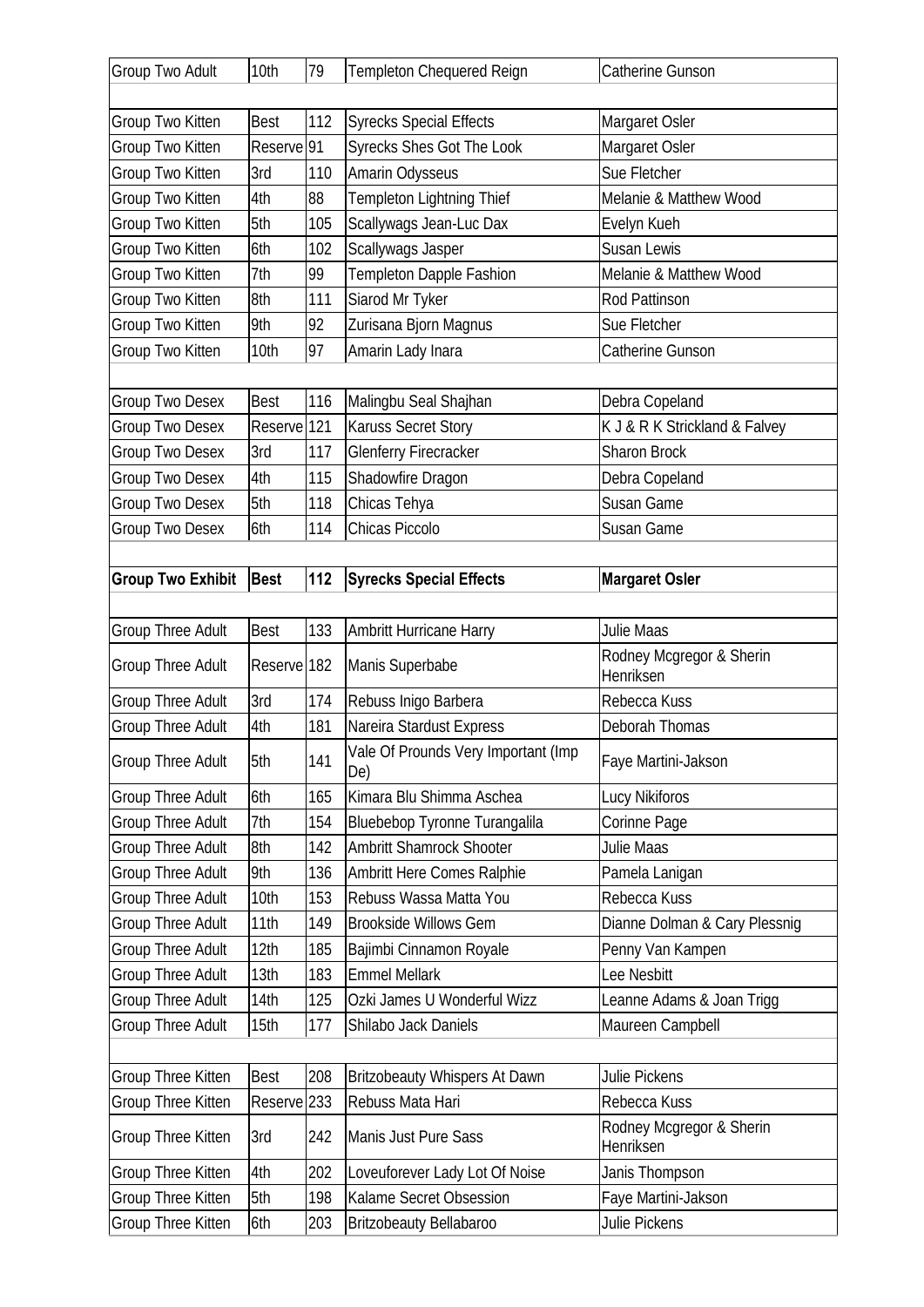| <b>Supreme Exhibit In Ring</b>              |                        |            | Best   133 Ambritt Hurricane Harry | <b>Julie Maas</b>                     |
|---------------------------------------------|------------------------|------------|------------------------------------|---------------------------------------|
|                                             |                        |            |                                    |                                       |
| Group Four Exhibit   Best                   |                        | 279        | Lala Lord Of The Rings             | <b>Sandra Hayes</b>                   |
|                                             |                        |            |                                    |                                       |
| <b>Group Four Desex</b><br>Group Four Desex | 7th<br>8th             | 278        | Sinanvanya Melda<br>Spike          | Tara Carle                            |
| <b>Group Four Desex</b>                     | 6th                    | 271        | Shena                              | Michelle Harris                       |
| <b>Group Four Desex</b>                     | 5th                    | 275<br>280 | Jonty                              | Karen Brooksby<br>Barbara Johnson     |
| Group Four Desex                            | 4th                    | 276        | Melissa                            | Susan Goodall                         |
| Group Four Desex                            | 3rd                    | 272        | Jackson                            | Diana Robertson                       |
| Group Four Desex                            | Reserve <sup>277</sup> |            | Mercedes                           | Kirsty Connell                        |
| <b>Group Four Desex</b>                     | <b>Best</b>            | 279        | Lala Lord Of The Rings             | Sandra Hayes                          |
|                                             |                        |            |                                    |                                       |
| <b>Group Three Exhibit Best</b>             |                        | 133        | <b>Ambritt Hurricane Harry</b>     | <b>Julie Maas</b>                     |
|                                             |                        |            |                                    |                                       |
| <b>Group Three Desex</b>                    | 10th                   | 246        | Starkatz Graphic Art               | Jeannette, Casotti                    |
| <b>Group Three Desex</b>                    | 9th                    | 245        | Bellaspree Octavia                 | Judith Jordan                         |
| <b>Group Three Desex</b>                    | 8th                    | 267        | Vivace King Amonasro               | Rita & Evelyn Bruche                  |
| <b>Group Three Desex</b>                    | 7th                    | 268        | Joylincar Sun God Amun Ra          | Lynne Moorman                         |
| <b>Group Three Desex</b>                    | 6th                    | 261        | Golash Tsarina Viktoriya           | <b>Matthew Fraser</b>                 |
| <b>Group Three Desex</b>                    | 5th                    | 250        | <b>Cuddleton Miss Susannah</b>     | Pamela Lanigan                        |
| <b>Group Three Desex</b>                    | 4th                    | 253        | Riordan Master Piesse              | <b>Janet Sterry</b>                   |
| <b>Group Three Desex</b>                    | 3rd                    | 269        | Joylincar Scarlett Ohara           | Martyna Furst                         |
| <b>Group Three Desex</b>                    | Reserve <sup>255</sup> |            | Mesmereyes Popees Bluebell         | Linda Horton                          |
| <b>Group Three Desex</b>                    | <b>Best</b>            | 270        | Manis Hot Fever                    | Rodney Mcgregor & Sherin<br>Henriksen |
|                                             |                        |            |                                    |                                       |
| Group Three Kitten                          | 15th                   | 214        | <b>Cleveland Shanelle</b>          | Liz & Scoot Andresen                  |
| Group Three Kitten                          | 14th                   | 189        | <b>Bellaspree Liberty Bell</b>     | Janice & Paul Gablonski               |
| Group Three Kitten                          | 13th                   | 228        | Tachali Princess Opal              | Maree Carle                           |
| Group Three Kitten                          | 12th                   | 215        | Nicody Miyoko                      | D Nixon                               |
| Group Three Kitten                          | 11th                   | 187        | Joylincar Brilliant Disguise       | Carole Carroll                        |
| Group Three Kitten                          | 10th                   | 188        | Kimara Ataiga Lovin Silky Blues    | Lucy Nikiforos                        |
| Group Three Kitten                          | 9th                    | 234        | Rebuss Lord Longwayaway            | Rebecca Kuss                          |
| Group Three Kitten                          | 8th                    | 239        | Joylincar Storm In A Teacup        | Carole Carroll                        |
| Group Three Kitten                          | 7th                    | 244        | <b>Tinkatonks Pretty Primrose</b>  | Penny Van Kampen                      |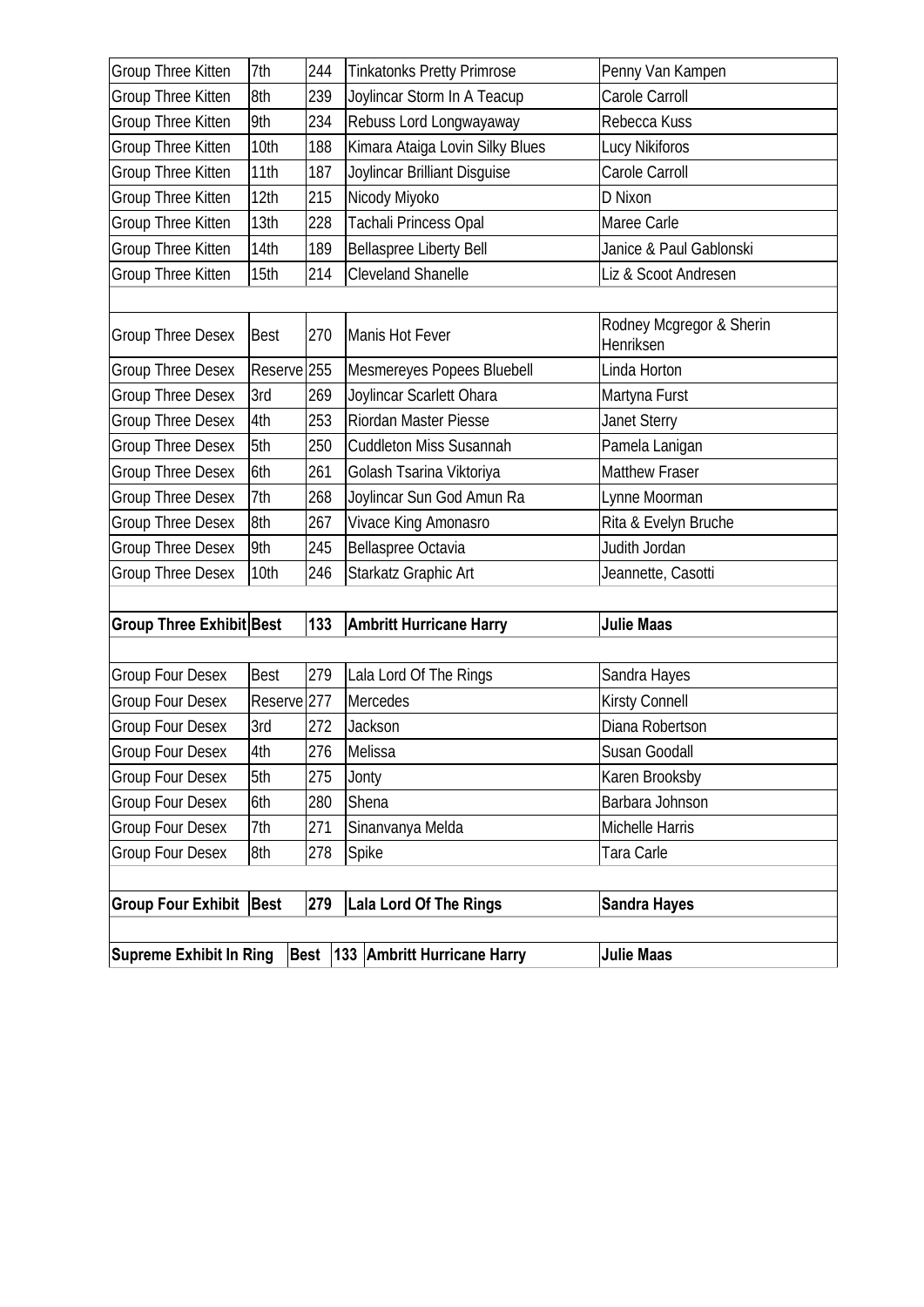| <b>Class</b>             | <b>Result</b> | Cage | Cat                                   | <b>Exhibitor</b>                  |
|--------------------------|---------------|------|---------------------------------------|-----------------------------------|
| Group One Adult          | <b>Best</b>   | 11   | <b>Chesney Free Priscillas Spirit</b> | <b>Wendy Mieglitz</b>             |
| Group One Adult          | Reserve       | 6    | Chesney Red Baron                     | Pat Bunter                        |
| Group One Adult          | 3rd           | 18   | Loveuforever Mr Blue Bayou            | Janis Thompson                    |
| Group One Adult          | 4th           | 21   | Snowgums Sevastian                    | Janis Thompson                    |
| Group One Adult          | 5th           | 12   | Shawtop Spies N Lies                  | <b>Tammy Rushton</b>              |
| Group One Adult          | 6th           | 4    | Kasterlyn Ice Maiden                  | Maria Cave                        |
| Group One Adult          | 7th           | 8    | Jungle Man Squash                     | Martyna Furst                     |
| Group One Adult          | 8th           | 9    | Richdean Black Label                  | Deanne Kestel                     |
| Group One Adult          | 9th           | 14   | Loveufoever Mr Tirimisu               | Susan Goodall                     |
| Group One Adult          | 10th          | 7    | Jaygee Fergalicious                   | Joanne Greentree                  |
|                          |               |      |                                       |                                   |
| Group One Kitten         | <b>Best</b>   | 37   | Richdean Chocobear                    | Deanne Kestel                     |
| Group One Kitten         | Reserve       | 26   | Allie Bear Ruski                      | Murray & Jeanette Philip          |
| Group One Kitten         | 3rd           | 23   | <b>Eyecandy Romeo</b>                 | Leanne Adams & Joan Trigg         |
| Group One Kitten         | 4th           | 45   | Silhouette Beethoven                  | Kerry Taylor                      |
| Group One Kitten         | 5th           | 38   | Shawtop Tell Em Theyre Dreamn         | Tammy Rushton                     |
| Group One Kitten         | 6th           | 53   | Zhivago Anastasiya                    | Janis Thompson                    |
| Group One Kitten         | 7th           | 40   | Loveuforever Mr Bromley               | Janis Thompson                    |
| Group One Kitten         | 8th           | 32   | Alure King Of My Jungle               | Anne Newton                       |
| Group One Kitten         | 9th           | 27   | Jaygee Capt Jack Sparrow              | Joanne Greentree                  |
| Group One Kitten         | 10th          | 48   | Silhouette Of A Phantom Hug           | Elizabeth Buckley                 |
|                          |               |      |                                       |                                   |
| Group One Desex          | <b>Best</b>   | 63   | Shawtop Oh Me Oh My                   | Heather & Rodney Jones            |
| Group One Desex          | Reserve       | 64   | Shawtop Its All About Me              | Heather & Rodney Jones            |
| Group One Desex          | 3rd           | 65   | Shawtop Stirred Not Shakn             | Heather & Rodney Jones            |
| Group One Desex          | 4th           | 57   | <b>Chesney Silver Daisy</b>           | Pat Bunter                        |
| Group One Desex          | 5th           | 60   | Fullofcharm Dorian Gray               | Martyna Furst                     |
| <b>Group One Desex</b>   | 6th           | 69   | Mewsings Rudolph The Red Nosed        | Suzanne Webb                      |
| Group One Desex          | 7th           | 55   | Llelayne Apollo                       | Sandra Hayes                      |
| Group One Desex          | 8th           | 72   | Loveuforever Mr Benjamin              | Judy Klucznaik                    |
| Group One Desex          | 9th           | 67   | Loveuforever Dan                      | Judy Klucznaik                    |
| Group One Desex          | 10th          | 66   | Mewsings Material Girl                | Kirsty Connell                    |
|                          |               |      |                                       |                                   |
| <b>Group One Exhibit</b> | <b>Best</b>   | 63   | Shawtop Oh Me Oh My                   | <b>Heather &amp; Rodney Jones</b> |
|                          |               |      |                                       |                                   |
| Group Two Adult          | <b>Best</b>   | 74   | Amarin Daenerys Targaryen             | Catherine Gunson                  |
| Group Two Adult          | Reserve       | 78   | Chicas Louisa                         | Susan Game                        |
| Group Two Adult          | 3rd           | 79   | Templeton Chequered Reign             | Catherine Gunson                  |
| <b>Group Two Adult</b>   | 4th           | 80   | Amarin Arya                           | Catherine Gunson                  |
| Group Two Adult          | 5th           | 85   | Templeton Mirror Mirror               | Melanie & Matthew Wood            |
| Group Two Adult          | 6th           | 82   | Shimmeree Queen Of Sheba              | Carol Erceg                       |
| <b>Group Two Adult</b>   | 7th           | 81   | Siarod Mr Yanglin                     | Debra Copeland                    |
| Group Two Adult          | 8th           | 83   | Siarod Siapan-Li                      | Nick Skeet                        |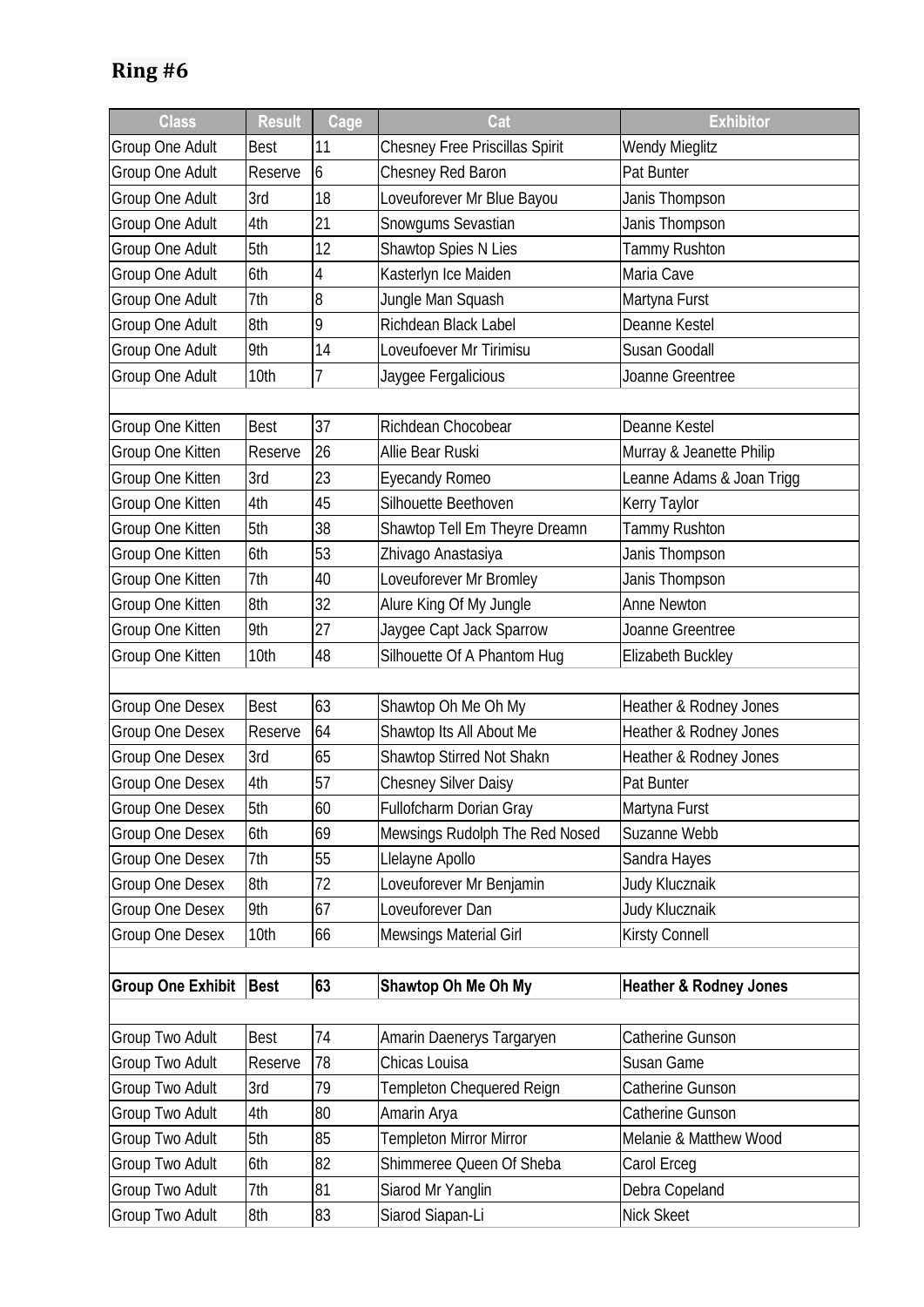| Group Two Adult          | 9th         | 84  | Karuss Kazzaz                                 | K J & R K Strickland & Falvey         |
|--------------------------|-------------|-----|-----------------------------------------------|---------------------------------------|
| Group Two Kitten         | <b>Best</b> | 88  | <b>Templeton Lightning Thief</b>              | Melanie & Matthew Wood                |
| Group Two Kitten         | Reserve     | 99  | <b>Templeton Dapple Fashion</b>               | Melanie & Matthew Wood                |
| Group Two Kitten         | 3rd         | 97  | Amarin Lady Inara                             | Catherine Gunson                      |
| Group Two Kitten         | 4th         | 94  | Templeton Freckle Buntie                      | Melanie & Matthew Wood                |
| Group Two Kitten         | 5th         | 111 | Siarod Mr Tyker                               | <b>Rod Pattinson</b>                  |
| Group Two Kitten         | 6th         | 89  | Chicas Heartbeat                              | Susan Game                            |
| Group Two Kitten         | 7th         | 106 | Sinopia Lady Thornton                         | Debra Copeland                        |
| Group Two Kitten         | 8th         | 105 | Scallywags Jean-Luc Dax                       | Evelyn Kueh                           |
| Group Two Kitten         | 9th         | 103 | Amarin Ariadne                                | Catherine Gunson                      |
| Group Two Kitten         | 10th        | 102 | Scallywags Jasper                             | Susan Lewis                           |
|                          |             |     |                                               |                                       |
| Group Two Desex          | <b>Best</b> | 114 | Chicas Piccolo                                | Susan Game                            |
| Group Two Desex          | Reserve     | 117 | <b>Glenferry Firecracker</b>                  | Sharon Brock                          |
| Group Two Desex          | 3rd         | 115 | Shadowfire Dragon                             | Debra Copeland                        |
| Group Two Desex          | 4th         | 116 | Malingbu Seal Shajhan                         | Debra Copeland                        |
| Group Two Desex          | 5th         | 118 | Chicas Tehya                                  | <b>Susan Game</b>                     |
| Group Two Desex          | 6th         | 121 | Karuss Secret Story                           | K J & R K Strickland & Falvey         |
| Group Two Exhibit   Best |             | 88  | <b>Templeton Lightning Thief</b>              | <b>Melanie &amp; Matthew Wood</b>     |
| Group Three Adult        | <b>Best</b> | 133 | Ambritt Hurricane Harry                       | Julie Maas                            |
| <b>Group Three Adult</b> | Reserve     | 136 | Ambritt Here Comes Ralphie                    | Pamela Lanigan                        |
| <b>Group Three Adult</b> | 3rd         | 174 | Rebuss Inigo Barbera                          | Rebecca Kuss                          |
| Group Three Adult        | 4th         | 169 | Bluebebop Jazz Suite                          | Corinne Page                          |
| Group Three Adult        | 5th         | 181 | Nareira Stardust Express                      | Deborah Thomas                        |
| <b>Group Three Adult</b> | 6th         | 134 | Julians Joshua Blue V Wernerwald<br>(Imp Ger) | Faye Martini-Jakson                   |
| <b>Group Three Adult</b> | 7th         | 153 | Rebuss Wassa Matta You                        | Rebecca Kuss                          |
| <b>Group Three Adult</b> | 8th         | 151 | <b>Brookside Shot Silks Glow</b>              | Dianne Dolman & Cary Plessnig         |
| <b>Group Three Adult</b> | 9th         | 125 | Ozki James U Wonderful Wizz                   | Leanne Adams & Joan Trigg             |
| Group Three Adult        | 10th        | 154 | Bluebebop Tyronne Turangalila                 | Corinne Page                          |
| <b>Group Three Adult</b> | 11th        | 182 | Manis Superbabe                               | Rodney Mcgregor & Sherin<br>Henriksen |
| <b>Group Three Adult</b> | 12th        | 178 | Joylincar Heart Of Dreams                     | Carole Carroll                        |
| <b>Group Three Adult</b> | 13th        | 175 | Rebuss Love Me Do                             | Rebecca Kuss                          |
| <b>Group Three Adult</b> | 14th        | 140 | <b>Britz Taser</b>                            | Murray & Jeanette Philip              |
| <b>Group Three Adult</b> | 15th        | 141 | Vale Of Prounds Very Important (Imp<br>De)    | Faye Martini-Jakson                   |
|                          |             |     |                                               |                                       |
| Group Three Kitten       | <b>Best</b> | 202 | Loveuforever Lady Lot Of Noise                | Janis Thompson                        |
| Group Three Kitten       | Reserve     | 238 | Vivace One Vision                             | Rita & Evelyn Bruche                  |
| Group Three Kitten       | 3rd         | 231 | Kimara Za Roxi Chic                           | Pam Worlsey                           |
| Group Three Kitten       | 4th         | 214 | Cleveland Shanelle                            | Liz & Scoot Andresen                  |
| Group Three Kitten       | 5th         | 187 | Joylincar Brilliant Disguise                  | Carole Carroll                        |
| Group Three Kitten       | 6th         | 235 | Danstin Justa Jewel                           | Diana Robertson                       |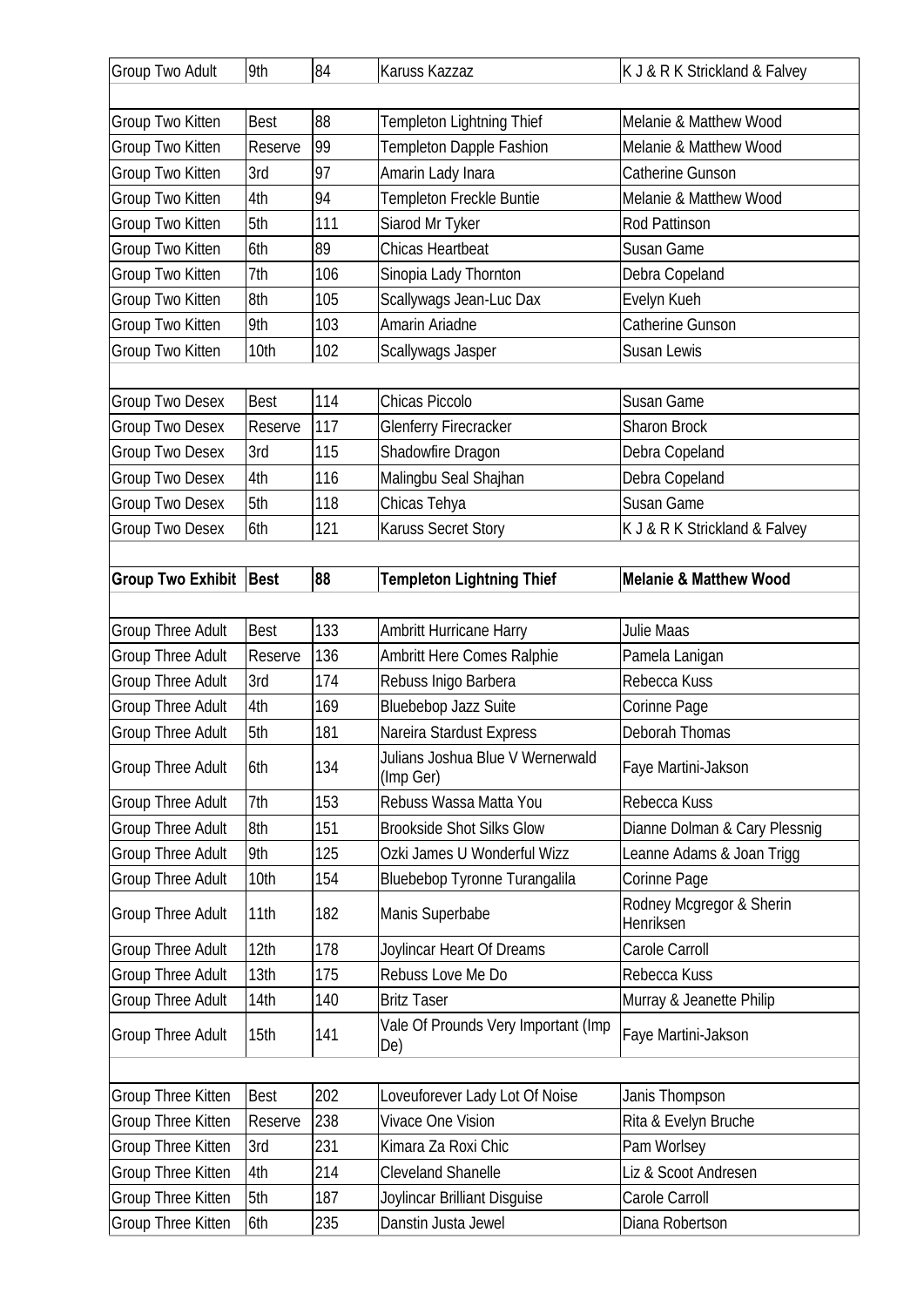| Group Three Kitten             | 7th         | 244             | <b>Tinkatonks Pretty Primrose</b> | Penny Van Kampen                   |
|--------------------------------|-------------|-----------------|-----------------------------------|------------------------------------|
| Group Three Kitten             | 8th         | 241             | Alchemy Betty Blue                | Jocene Vallack                     |
| Group Three Kitten             | 9th         | 196             | Shadowpaws Artic Poppy            | Fiona Williams                     |
| Group Three Kitten             | 10th        | 189             | <b>Bellaspree Liberty Bell</b>    | Janice & Paul Gablonski            |
| Group Three Kitten             | 11th        | 201             | Ambritt Calendar Girl             | Julie Maas                         |
| Group Three Kitten             | 12th        | 218             | Rocanrole Sarah Madonna           | Carole Galli                       |
| Group Three Kitten             | 13th        | 230             | <b>Tachali Grand Cloe</b>         | Maree Carle                        |
| Group Three Kitten             | 14th        | 233             | Rebuss Mata Hari                  | Rebecca Kuss                       |
| Group Three Kitten             | 15th        | 236             | Joylincar Thundercrack            | Carole Carroll                     |
|                                |             |                 |                                   |                                    |
| <b>Group Three Desex</b>       | <b>Best</b> | 260             | Golash Princess Nala              | Dean Collins                       |
| <b>Group Three Desex</b>       | Reserve     | 267             | Vivace King Amonasro              | Rita & Evelyn Bruche               |
| <b>Group Three Desex</b>       | 3rd         | 254             | Mesmereyes Silvan Malachi         | Linda Horton                       |
| <b>Group Three Desex</b>       | 4th         | 270             | Manis Hot Fever                   | Rodney Mcgregor & Sherin Henriksen |
| <b>Group Three Desex</b>       | 5th         | 246             | Starkatz Graphic Art              | Jeannette, Casotti                 |
| <b>Group Three Desex</b>       | 6th         | 250             | <b>Cuddleton Miss Susannah</b>    | Pamela Lanigan                     |
| <b>Group Three Desex</b>       | 7th         | 251             | <b>Britz Alaska Snow</b>          | Christine Muhlhan                  |
| <b>Group Three Desex</b>       | 8th         | 245             | Bellaspree Octavia                | Judith Jordan                      |
| <b>Group Three Desex</b>       | 9th         | 264             | Jengari Ben Hawkins               | Kay Woods                          |
| <b>Group Three Desex</b>       | 10th        | 253             | Riordan Master Piesse             | Janet Sterry                       |
|                                |             |                 |                                   |                                    |
| <b>Group Three Exhibit</b>     | <b>Best</b> | 133             | <b>Ambritt Hurricane Harry</b>    | <b>Julie Maas</b>                  |
|                                |             |                 |                                   |                                    |
| <b>Group Four Desex</b>        | <b>Best</b> | 280             | Shena                             | Barbara Johnson                    |
| <b>Group Four Desex</b>        | Reserve     | 279             | Lala Lord Of The Rings            | Sandra Hayes                       |
| <b>Group Four Desex</b>        | 3rd         | 272             | Jackson                           | Diana Robertson                    |
| Group Four Desex               | 4th         | 278             | Spike                             | Tara Carle                         |
| Group Four Desex               | 5th         | 276             | Melissa                           | Susan Goodall                      |
| <b>Group Four Desex</b>        | 6th         | 271             | Sinanvanya Melda                  | Michelle Harris                    |
| <b>Group Four Desex</b>        | 7th         | 277             | Mercedes                          | Kirsty Connell                     |
| <b>Group Four Desex</b>        | 8th         | 273             | Bono                              | Kirsty Connell                     |
| <b>Group Four Desex</b>        | 9th         | 274             | Thomas                            | <b>Meghan Mills</b>                |
| <b>Group Four Desex</b>        | 10th        | 275             | Jonty                             | Karen Brooksby                     |
|                                |             |                 |                                   |                                    |
| <b>Group Four Exhibit Best</b> |             | 280             | <b>Shena</b>                      | <b>Barbara Johnson</b>             |
|                                |             |                 |                                   |                                    |
| <b>Supreme Exhibit In Ring</b> |             | <b>Best 133</b> | <b>Ambritt Hurricane Harry</b>    | <b>Julie Maas</b>                  |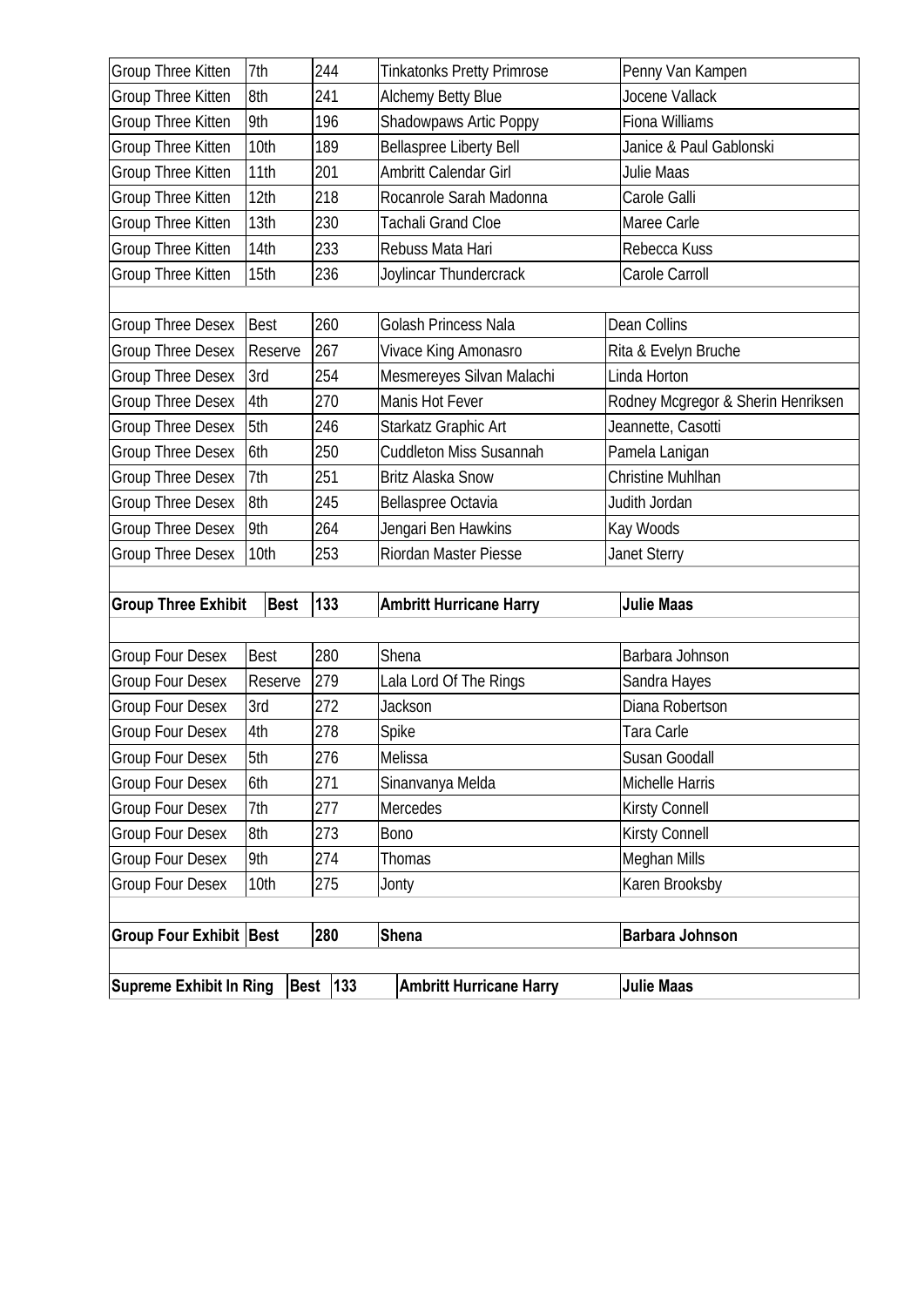| <b>Class</b>             | <b>Result Cage</b>    |                | Cat                                                | <b>Exhibitor</b>              |
|--------------------------|-----------------------|----------------|----------------------------------------------------|-------------------------------|
| Group One Adult          | <b>Best</b>           | 6              | Chesney Red Baron                                  | Pat Bunter                    |
| Group One Adult          | Reserve <sup>8</sup>  |                | Jungle Man Squash                                  | Martyna Furst                 |
| Group One Adult          | 3rd                   | 18             | Loveuforever Mr Blue Bayou                         | Janis Thompson                |
| Group One Adult          | 4th                   | 12             | Shawtop Spies N Lies                               | Tammy Rushton                 |
| Group One Adult          | 5th                   | 11             | <b>Chesney Free Priscillas Spirit</b>              | Wendy Mieglitz                |
| Group One Adult          | 6th                   | 10             | <b>Knowing Donitz</b>                              | Deanne Kestel                 |
| Group One Adult          | 7th                   | 14             | Loveufoever Mr Tirimisu                            | Susan Goodall                 |
| Group One Adult          | 8th                   | 21             | Snowgums Sevastian                                 | Janis Thompson                |
| Group One Adult          | 9th                   | 1              | Jillijamila Cream Puff                             | Jillian Reed                  |
| Group One Adult          | 10th                  | 7              | Jaygee Fergalicious                                | Joanne Greentree              |
|                          |                       |                |                                                    |                               |
| Group One Kitten         | Best                  | 30             | <b>Fidelis Lollipop</b>                            | Tracey Lamb                   |
| Group One Kitten         | Reserve <sup>18</sup> |                | Silhouette Of A Phantom Hug                        | Elizabeth Buckley             |
| Group One Kitten         | 3rd                   | 45             | Silhouette Beethoven                               | Kerry Taylor                  |
| Group One Kitten         | 4th                   | 23             | Eyecandy Romeo                                     | Leanne Adams & Joan Trigg     |
| Group One Kitten         | 5th                   | 32             | Alure King Of My Jungle                            | Anne Newton                   |
| Group One Kitten         | 6th                   | 51             | Loveuforever Mesmerized By An Angel Janis Thompson |                               |
| Group One Kitten         | 7th                   | 27             | Jaygee Capt Jack Sparrow                           | Joanne Greentree              |
| Group One Kitten         | 8th                   | 35             | Shawtop Too Hot                                    | Heather & Rodney Jones        |
| Group One Kitten         | 9th                   | 37             | Richdean Chocobear                                 | Deanne Kestel                 |
| Group One Kitten         | 10th                  | 26             | Allie Bear Ruski                                   | Murray & Jeanette Philip      |
|                          |                       |                |                                                    |                               |
| Group One Desex          | <b>Best</b>           | 63             | Shawtop Oh Me Oh My                                | Heather & Rodney Jones        |
| Group One Desex          | Reserve 67            |                | Loveuforever Dan                                   | Judy Klucznaik                |
| Group One Desex          | 3rd                   | 64             | Shawtop Its All About Me                           | Heather & Rodney Jones        |
| Group One Desex          | 4th                   | 70             | Mewsings Edge Of Glory                             | Ruth Pryde                    |
| Group One Desex          | 5th                   | 60             | Fullofcharm Dorian Gray                            | Martyna Furst                 |
| Group One Desex          | 6th                   | 59             | Sumfun Kalems Image                                | Ruth Pryde                    |
| Group One Desex          | 7th                   | 57             | <b>Chesney Silver Daisy</b>                        | Pat Bunter                    |
| Group One Desex          | 8th                   | 55             | Llelayne Apollo                                    | Sandra Hayes                  |
| Group One Desex          | 9th                   | 72             | Loveuforever Mr Benjamin                           | Judy Klucznaik                |
| Group One Desex          | 10th                  | 65             | Shawtop Stirred Not Shakn                          | Heather & Rodney Jones        |
|                          |                       |                |                                                    |                               |
| <b>Group One Exhibit</b> | <b>Best</b>           | $6\phantom{a}$ | <b>Chesney Red Baron</b>                           | <b>Pat Bunter</b>             |
|                          |                       |                |                                                    |                               |
| Group Two Adult          | <b>Best</b>           | 81             | Siarod Mr Yanglin                                  | Debra Copeland                |
| Group Two Adult          | Reserve <sup>19</sup> |                | Templeton Chequered Reign                          | Catherine Gunson              |
| Group Two Adult          | 3rd                   | 74             | Amarin Daenerys Targaryen                          | Catherine Gunson              |
| Group Two Adult          | 4th                   | 80             | Amarin Arya                                        | Catherine Gunson              |
| Group Two Adult          | 5th                   | 78             | Chicas Louisa                                      | Susan Game                    |
| Group Two Adult          | 6th                   | 82             | Shimmeree Queen Of Sheba                           | Carol Erceg                   |
| Group Two Adult          | 7th                   | 83             | Siarod Siapan-Li                                   | Nick Skeet                    |
| Group Two Adult          | 8th                   | 84             | Karuss Kazzaz                                      | K J & R K Strickland & Falvey |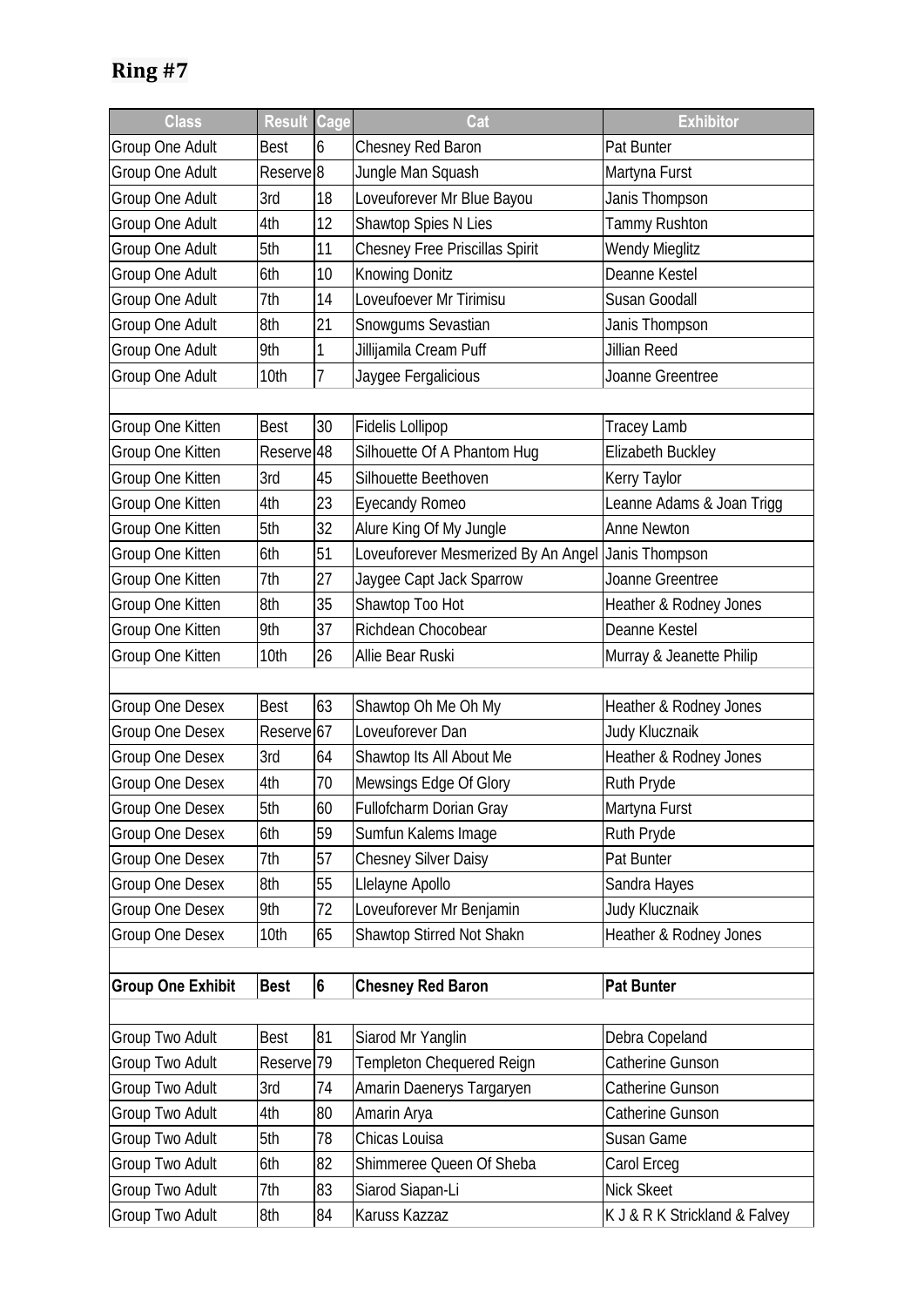| Group Two Adult          | 9th                    | 85  | <b>Templeton Mirror Mirror</b>                | Melanie & Matthew Wood                |
|--------------------------|------------------------|-----|-----------------------------------------------|---------------------------------------|
| Group Two Kitten         | <b>Best</b>            | 91  | <b>Syrecks Shes Got The Look</b>              | Margaret Osler                        |
| Group Two Kitten         | Reserve <sup>108</sup> |     | Gautama Inxs                                  | <b>Janet Sterry</b>                   |
| Group Two Kitten         | 3rd                    | 94  | Templeton Freckle Buntie                      | Melanie & Matthew Wood                |
| Group Two Kitten         | 4th                    | 112 | <b>Syrecks Special Effects</b>                | Margaret Osler                        |
| Group Two Kitten         | 5th                    | 111 | Siarod Mr Tyker                               | Rod Pattinson                         |
| Group Two Kitten         | 6th                    | 102 | Scallywags Jasper                             | <b>Susan Lewis</b>                    |
| Group Two Kitten         | 7th                    | 99  | Templeton Dapple Fashion                      | Melanie & Matthew Wood                |
| Group Two Kitten         | 8th                    | 103 | Amarin Ariadne                                | Catherine Gunson                      |
| Group Two Kitten         | 9th                    | 88  | Templeton Lightning Thief                     | Melanie & Matthew Wood                |
| Group Two Kitten         | 10th                   | 97  | Amarin Lady Inara                             | Catherine Gunson                      |
|                          |                        |     |                                               |                                       |
| Group Two Desex          | <b>Best</b>            | 117 | <b>Glenferry Firecracker</b>                  | <b>Sharon Brock</b>                   |
| Group Two Desex          | Reserve <sup>115</sup> |     | Shadowfire Dragon                             | Debra Copeland                        |
| Group Two Desex          | 3rd                    | 116 | Malingbu Seal Shajhan                         | Debra Copeland                        |
| Group Two Desex          | 4th                    | 114 | Chicas Piccolo                                | Susan Game                            |
| Group Two Desex          | 5th                    | 121 | <b>Karuss Secret Story</b>                    | K J & R K Strickland & Falvey         |
| Group Two Desex          | 6th                    | 118 | Chicas Tehya                                  | Susan Game                            |
|                          |                        |     |                                               |                                       |
| <b>Group Two Exhibit</b> | <b>Best</b>            | 91  | <b>Syrecks Shes Got The Look</b>              | <b>Margaret Osler</b>                 |
|                          |                        |     |                                               |                                       |
| Group Three Adult        | <b>Best</b>            | 155 | Kimara Blu Shimma Druid                       | Lucy Nikiforos                        |
| Group Three Adult        | Reserve <sup>153</sup> |     | Rebuss Wassa Matta You                        | Rebecca Kuss                          |
| <b>Group Three Adult</b> | 3rd                    | 133 | Ambritt Hurricane Harry                       | <b>Julie Maas</b>                     |
| <b>Group Three Adult</b> | 4th                    | 163 | <b>Bluebebop Kitty Butterfield</b>            | Corinne Page                          |
| <b>Group Three Adult</b> | 5th                    | 182 | Manis Superbabe                               | Rodney Mcgregor & Sherin<br>Henriksen |
| <b>Group Three Adult</b> | 6th                    | 149 | <b>Brookside Willows Gem</b>                  | Dianne Dolman & Cary Plessnig         |
| <b>Group Three Adult</b> | 7th                    | 134 | Julians Joshua Blue V Wernerwald<br>(Imp Ger) | Faye Martini-Jakson                   |
| Group Three Adult        | 8th                    | 157 | Kimara Azriel Buddy Awesome                   | Lucy Nikiforos                        |
| <b>Group Three Adult</b> | 9th                    | 126 | Ajays Total Eclipse                           | Sybil Nelson                          |
| <b>Group Three Adult</b> | 10th                   | 174 | Rebuss Inigo Barbera                          | Rebecca Kuss                          |
| <b>Group Three Adult</b> | 11th                   | 176 | Franklinpark Anapuma                          | Linda Jewkes                          |
| <b>Group Three Adult</b> | 12th                   | 124 | Bellaspree Adajio                             | Jo Dennington                         |
| <b>Group Three Adult</b> | 13th                   | 183 | <b>Emmel Mellark</b>                          | Lee Nesbitt                           |
| <b>Group Three Adult</b> | 14th                   | 169 | Bluebebop Jazz Suite                          | Corinne Page                          |
| <b>Group Three Adult</b> | 15th                   | 138 | <b>Britz Luna Eclipse</b>                     | Murray & Jeanette Philip              |
|                          |                        |     |                                               |                                       |
| Group Three Kitten       | Best                   | 242 | Manis Just Pure Sass                          | Rodney Mcgregor & Sherin<br>Henriksen |
| Group Three Kitten       | Reserve <sub>230</sub> |     | Tachali Grand Cloe                            | Maree Carle                           |
| Group Three Kitten       | 3rd                    | 198 | Kalame Secret Obsession                       | Faye Martini-Jakson                   |
| Group Three Kitten       | 4th                    | 189 | <b>Bellaspree Liberty Bell</b>                | Janice & Paul Gablonski               |
|                          |                        |     |                                               |                                       |
| Group Three Kitten       | 5th                    | 200 | Ambritt Janis Joplin                          | Julie Maas                            |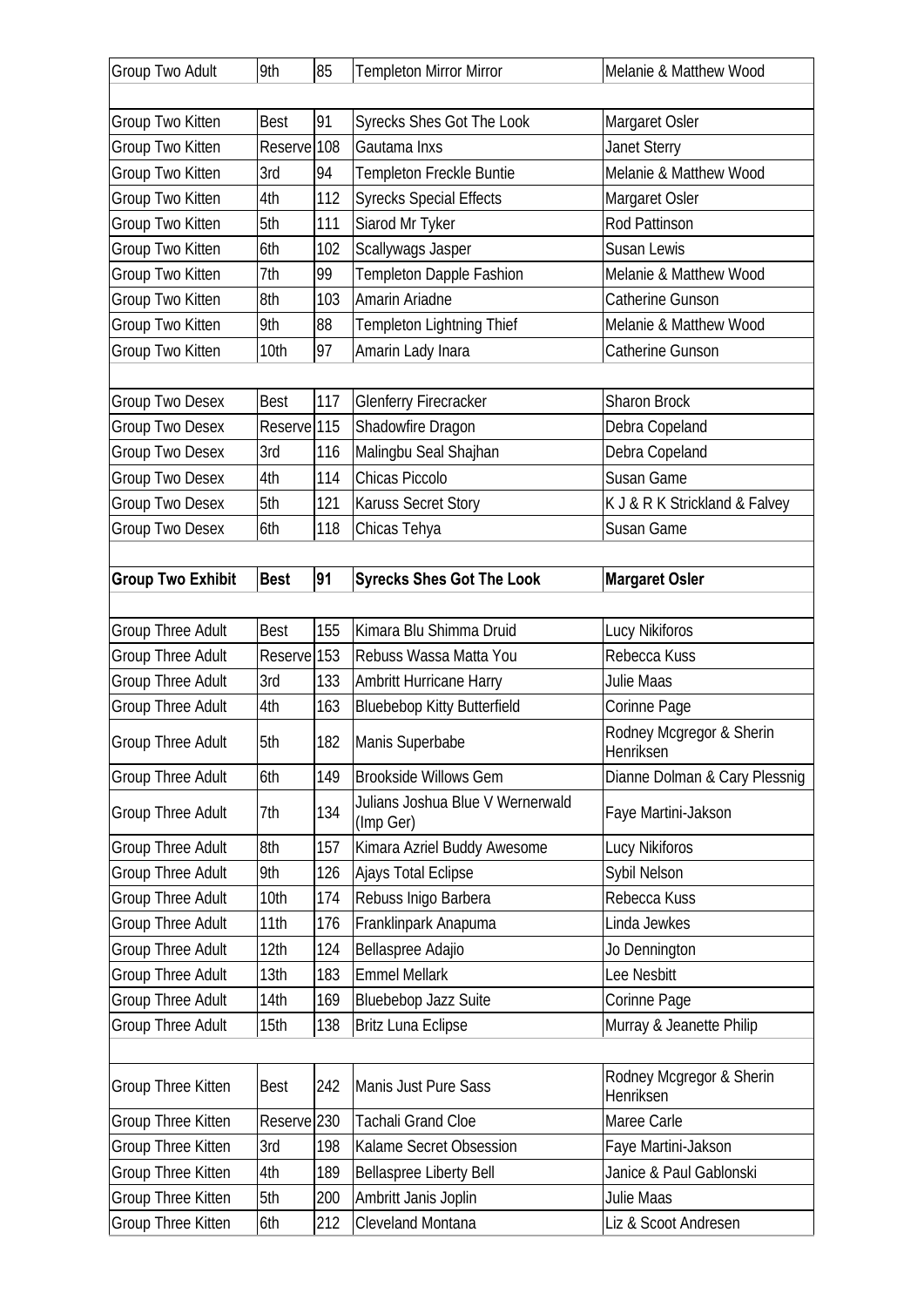| Supreme Exhibit In Ring Best 91 |                        |     | <b>Syrecks Shes Got The Look</b>             | <b>Margaret Osler</b> |
|---------------------------------|------------------------|-----|----------------------------------------------|-----------------------|
|                                 |                        |     |                                              |                       |
| <b>Group Four Exhibit</b>       | <b>Best</b>            | 279 | <b>Lala Lord Of The Rings</b>                | <b>Sandra Hayes</b>   |
| <b>Group Four Desex</b>         | 10th                   | 275 | Jonty                                        | Karen Brooksby        |
| <b>Group Four Desex</b>         | 9th                    | 274 | Thomas                                       | Meghan Mills          |
| Group Four Desex                | 8th                    | 277 | Mercedes                                     | Kirsty Connell        |
| Group Four Desex                | 7th                    | 273 | <b>Bono</b>                                  | <b>Kirsty Connell</b> |
| <b>Group Four Desex</b>         | 6th                    | 272 | Jackson                                      | Diana Robertson       |
| <b>Group Four Desex</b>         | 5th                    | 271 | Sinanvanya Melda                             | Michelle Harris       |
| <b>Group Four Desex</b>         | 4th                    | 276 | Melissa                                      | Susan Goodall         |
| <b>Group Four Desex</b>         | 3rd                    | 280 | Shena                                        | Barbara Johnson       |
| <b>Group Four Desex</b>         | Reserve <sup>278</sup> |     | Spike                                        | Tara Carle            |
| <b>Group Four Desex</b>         | <b>Best</b>            | 279 | Lala Lord Of The Rings                       | Sandra Hayes          |
|                                 |                        |     |                                              |                       |
| <b>Group Three Exhibit</b>      | <b>Best</b>            | 155 | Kimara Blu Shimma Druid                      | <b>Lucy Nikiforos</b> |
|                                 |                        |     |                                              |                       |
| <b>Group Three Desex</b>        | 10th                   | 265 | Nareira Calvin Cline                         | Lynne Moorman         |
| <b>Group Three Desex</b>        | 9th                    | 264 | Jengari Ben Hawkins                          | Kay Woods             |
| <b>Group Three Desex</b>        | 8th                    | 257 | Myenya Mikhail Kirovovich                    | Judith Jordan         |
| <b>Group Three Desex</b>        | 7th                    | 256 | Ravenclaw Neroli Sambuka                     | Barbara Johnson       |
| <b>Group Three Desex</b>        | 6th                    | 260 | Golash Princess Nala                         | Dean Collins          |
| <b>Group Three Desex</b>        | 5th                    | 254 | Mesmereyes Silvan Malachi                    | Linda Horton          |
| <b>Group Three Desex</b>        | 4th                    | 245 | Bellaspree Octavia                           | Judith Jordan         |
| <b>Group Three Desex</b>        | 3rd                    | 259 | Kimara Sil Va Leerah                         | Lucy Nikiforos        |
| <b>Group Three Desex</b>        | Reserve <sub>267</sub> |     | Starkatz Graphic Art<br>Vivace King Amonasro | Rita & Evelyn Bruche  |
| <b>Group Three Desex</b>        | <b>Best</b>            | 246 |                                              | Jeannette, Casotti    |
| Group Three Kitten              | 15th                   | 236 | Joylincar Thundercrack                       | Carole Carroll        |
| Group Three Kitten              | 14th                   | 221 | Mesmereyes Marci's Dimity                    | Carole Galli          |
| Group Three Kitten              | 13th                   | 218 | Rocanrole Sarah Madonna                      | Carole Galli          |
| Group Three Kitten              | 12th                   | 240 | Nareira Gypsy Babe                           | Deborah Thomas        |
| Group Three Kitten              | 11th                   | 231 | Kimara Za Roxi Chic                          | Pam Worlsey           |
| Group Three Kitten              | 10th                   | 191 | <b>Bansuli Cotton Candy</b>                  | Sybil Nelson          |
| Group Three Kitten              | 9th                    | 244 | <b>Tinkatonks Pretty Primrose</b>            | Penny Van Kampen      |
| Group Three Kitten              | 8th                    | 202 | Loveuforever Lady Lot Of Noise               | Janis Thompson        |
| Group Three Kitten              | 7th                    | 233 | Rebuss Mata Hari                             | Rebecca Kuss          |
|                                 |                        |     |                                              |                       |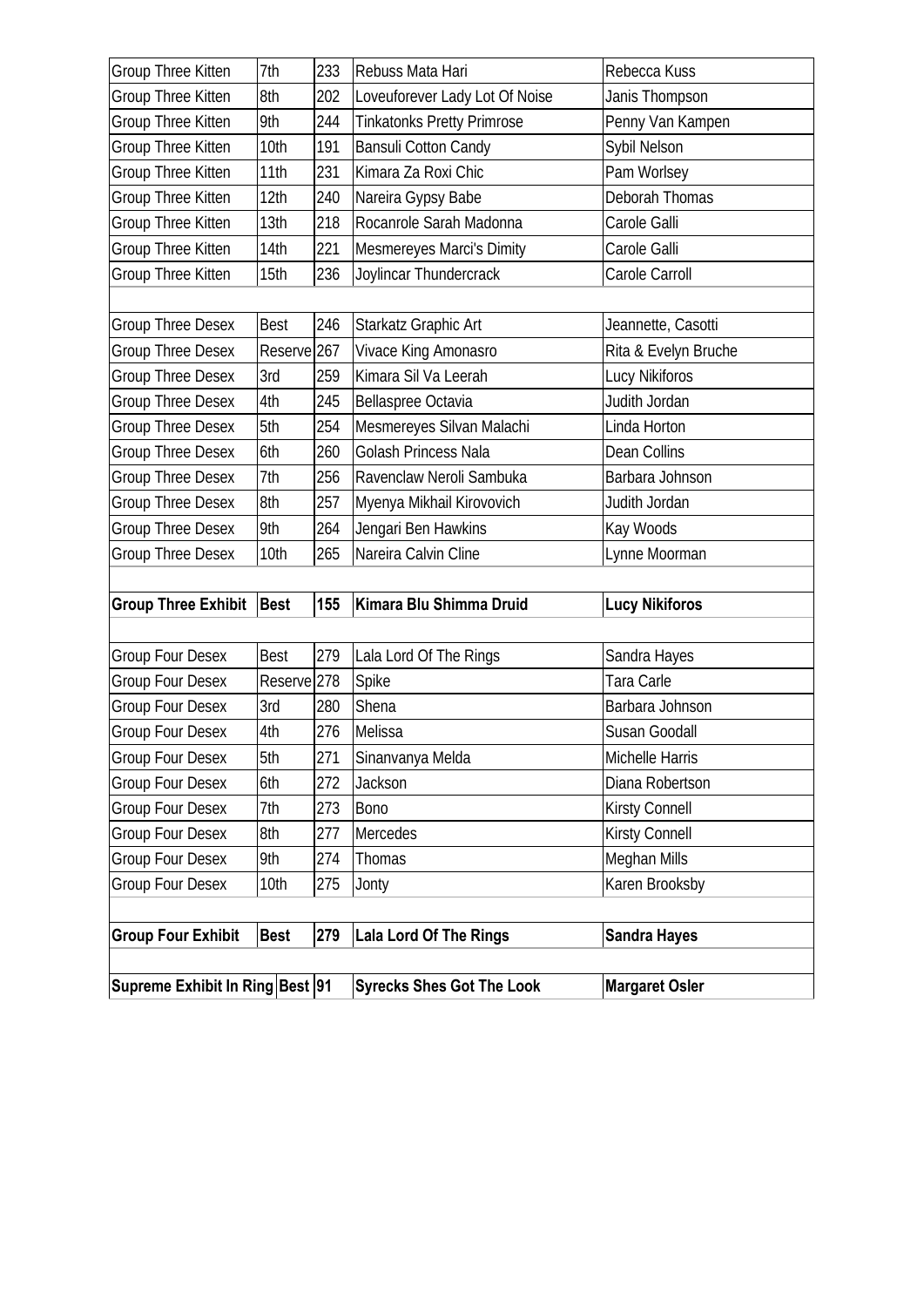| <b>Class</b>             | <b>Result</b>         | Cage | Cat                                    | <b>Exhibitor</b>          |
|--------------------------|-----------------------|------|----------------------------------------|---------------------------|
| Group One Adult          | Best                  | 12   | Shawtop Spies N Lies                   | Tammy Rushton             |
| Group One Adult          | Reserve <sup>5</sup>  |      | Jaiymeka Special Delivery              | Jaiymeka Cattery          |
| Group One Adult          | 3rd                   | 21   | Snowgums Sevastian                     | Janis Thompson            |
| Group One Adult          | 4th                   | 11   | <b>Chesney Free Priscillas Spirit</b>  | Wendy Mieglitz            |
| Group One Adult          | 5th                   | 14   | Loveufoever Mr Tirimisu                | Susan Goodall             |
| Group One Adult          | 6th                   | 1    | Jillijamila Cream Puff                 | Jillian Reed              |
| Group One Adult          | 7th                   | 6    | Chesney Red Baron                      | Pat Bunter                |
| Group One Adult          | 8th                   | 20   | Loveuforever Thumberlina               | Janis Thompson            |
| Group One Adult          | 9th                   | 18   | Loveuforever Mr Blue Bayou             | Janis Thompson            |
| Group One Adult          | 10th                  | 7    | Jaygee Fergalicious                    | Joanne Greentree          |
|                          |                       |      |                                        |                           |
| Group One Kitten         | <b>Best</b>           | 53   | Zhivago Anastasiya                     | Janis Thompson            |
| Group One Kitten         | Reserve <sup>30</sup> |      | <b>Fidelis Lollipop</b>                | <b>Tracey Lamb</b>        |
| Group One Kitten         | 3rd                   | 27   | Jaygee Capt Jack Sparrow               | Joanne Greentree          |
| Group One Kitten         | 4th                   | 33   | Richdean Outta The Blu                 | Deanne Kestel             |
| Group One Kitten         | 5th                   | 23   | <b>Eyecandy Romeo</b>                  | Leanne Adams & Joan Trigg |
| Group One Kitten         | 6th                   | 25   | Jaiymeka Arabella Ayla                 | Jaiymeka Cattery          |
| Group One Kitten         | 7th                   | 37   | Richdean Chocobear                     | Deanne Kestel             |
| Group One Kitten         | 8th                   | 54   | Zhivago Merlot                         | Sonia Francis             |
| Group One Kitten         | 9th                   | 51   | Loveuforever Mesmerized By An<br>Angel | Janis Thompson            |
| Group One Kitten         | 10th                  | 26   | Allie Bear Ruski                       | Murray & Jeanette Philip  |
|                          |                       |      |                                        |                           |
| Group One Desex          | <b>Best</b>           | 64   | Shawtop Its All About Me               | Heather & Rodney Jones    |
| Group One Desex          | Reserve <sub>63</sub> |      | Shawtop Oh Me Oh My                    | Heather & Rodney Jones    |
| Group One Desex          | 3rd                   | 70   | Mewsings Edge Of Glory                 | Ruth Pryde                |
| Group One Desex          | 4th                   | 61   | Dirty Paws She Won't Dance With<br>Me  | Karen Brooksby            |
| Group One Desex          | 5th                   | 65   | <b>Shawtop Stirred Not Shakn</b>       | Heather & Rodney Jones    |
| <b>Group One Desex</b>   | 6th                   | 57   | <b>Chesney Silver Daisy</b>            | Pat Bunter                |
| Group One Desex          | 7th                   | 55   | Llelayne Apollo                        | Sandra Hayes              |
| Group One Desex          | 8th                   | 72   | Loveuforever Mr Benjamin               | Judy Klucznaik            |
| Group One Desex          | 9th                   | 62   | Jaiymeka Jasmina                       | Jaiymeka Cattery          |
| Group One Desex          | 10th                  | 73   | Ribbonsnrags China Blue                | Susan Goodall             |
|                          |                       |      |                                        |                           |
| <b>Group One Exhibit</b> | <b>Best</b>           | 53   | Zhivago Anastasiya                     | <b>Janis Thompson</b>     |
|                          |                       |      |                                        |                           |
| Group Two Adult          | <b>Best</b>           | 76   | Shimmeree Cleopatra                    | Sue Fletcher              |
| Group Two Adult          | Reserve <sup>85</sup> |      | Templeton Mirror Mirror                | Melanie & Matthew Wood    |
| Group Two Adult          | 3rd                   | 79   | Templeton Chequered Reign              | Catherine Gunson          |
| Group Two Adult          | 4th                   | 74   | Amarin Daenerys Targaryen              | Catherine Gunson          |
| Group Two Adult          | 5th                   | 82   | Shimmeree Queen Of Sheba               | Carol Erceg               |
| Group Two Adult          | 6th                   | 80   | Amarin Arya                            | Catherine Gunson          |
| Group Two Adult          | 7th                   | 81   | Siarod Mr Yanglin                      | Debra Copeland            |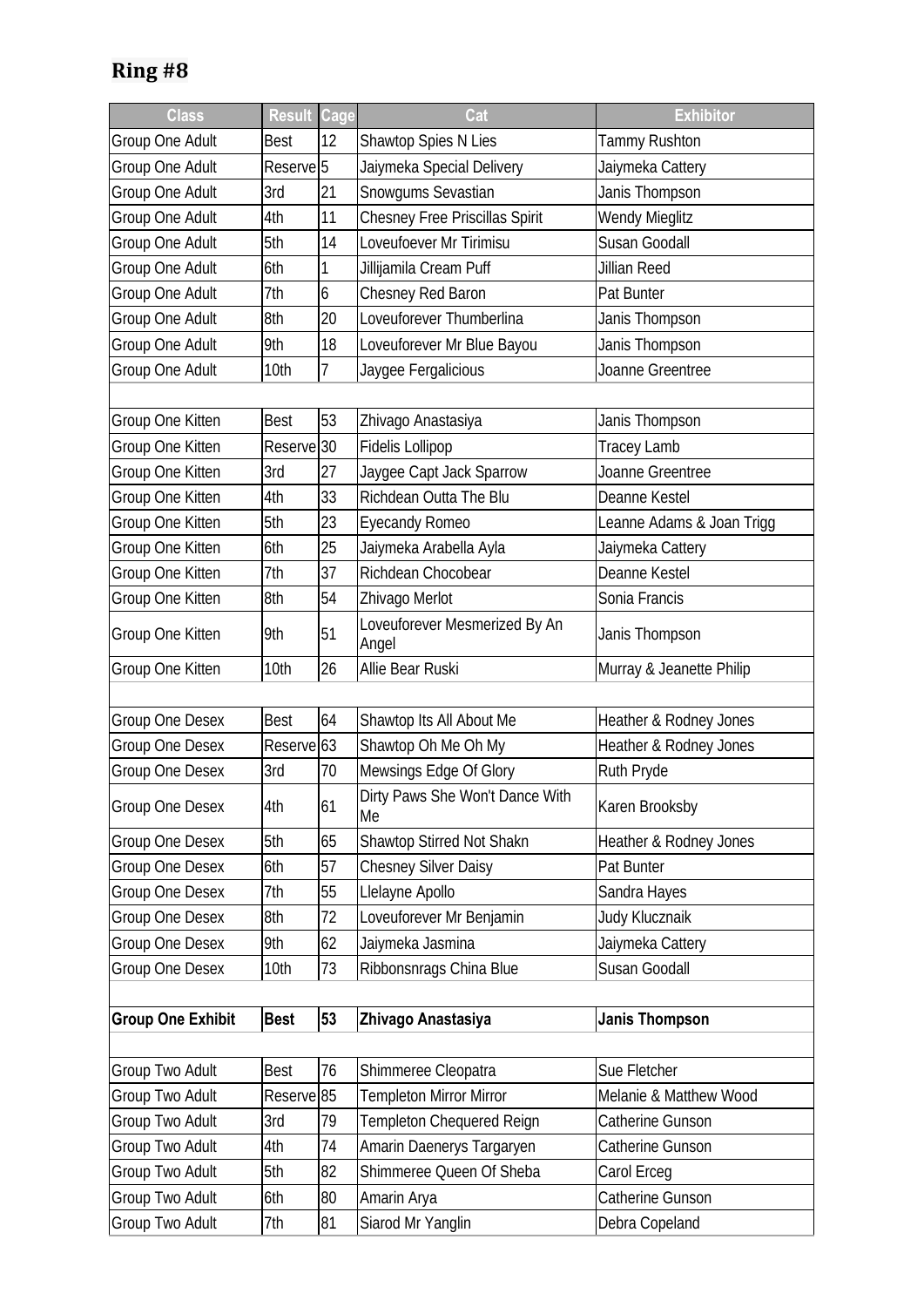| Group Two Adult          | 8th                    | 77  | Moorlyka Xena                       | Sue Fletcher                          |
|--------------------------|------------------------|-----|-------------------------------------|---------------------------------------|
| <b>Group Two Adult</b>   | 9th                    | 84  | Karuss Kazzaz                       | K J & R K Strickland & Falvey         |
| Group Two Adult          | 10th                   | 78  | Chicas Louisa                       | Susan Game                            |
|                          |                        |     |                                     |                                       |
| Group Two Kitten         | <b>Best</b>            | 91  | <b>Syrecks Shes Got The Look</b>    | Margaret Osler                        |
| Group Two Kitten         | Reserve <sup>112</sup> |     | <b>Syrecks Special Effects</b>      | Margaret Osler                        |
| Group Two Kitten         | 3rd                    | 108 | Gautama Inxs                        | <b>Janet Sterry</b>                   |
| Group Two Kitten         | 4th                    | 106 | Sinopia Lady Thornton               | Debra Copeland                        |
| Group Two Kitten         | 5th                    | 102 | Scallywags Jasper                   | Susan Lewis                           |
| Group Two Kitten         | 6th                    | 88  | Templeton Lightning Thief           | Melanie & Matthew Wood                |
| Group Two Kitten         | 7th                    | 99  | Templeton Dapple Fashion            | Melanie & Matthew Wood                |
| Group Two Kitten         | 8th                    | 110 | Amarin Odysseus                     | Sue Fletcher                          |
| Group Two Kitten         | 9th                    | 89  | Chicas Heartbeat                    | Susan Game                            |
| Group Two Kitten         | 10th                   | 103 | Amarin Ariadne                      | Catherine Gunson                      |
|                          |                        |     |                                     |                                       |
| Group Two Desex          | <b>Best</b>            | 117 | <b>Glenferry Firecracker</b>        | <b>Sharon Brock</b>                   |
| Group Two Desex          | Reserve <sup>116</sup> |     | Malingbu Seal Shajhan               | Debra Copeland                        |
| Group Two Desex          | 3rd                    | 115 | Shadowfire Dragon                   | Debra Copeland                        |
| Group Two Desex          | 4th                    | 121 | <b>Karuss Secret Story</b>          | K J & R K Strickland & Falvey         |
| Group Two Desex          | 5th                    | 114 | Chicas Piccolo                      | Susan Game                            |
| Group Two Desex          | 6th                    | 118 | Chicas Tehya                        | Susan Game                            |
|                          |                        |     |                                     |                                       |
| <b>Group Two Exhibit</b> | <b>Best</b>            | 91  | <b>Syrecks Shes Got The Look</b>    | <b>Margaret Osler</b>                 |
|                          |                        |     |                                     |                                       |
|                          |                        |     |                                     |                                       |
| <b>Group Three Adult</b> | <b>Best</b>            | 128 | <b>Bengal Manor Painted Secret</b>  | Margie Fisk                           |
| <b>Group Three Adult</b> | Reserve 165            |     | Kimara Blu Shimma Aschea            | Lucy Nikiforos                        |
| Group Three Adult        | 3rd                    | 133 | Ambritt Hurricane Harry             | Julie Maas                            |
| Group Three Adult        | 4th                    | 148 | Karm A Wish Called Wanda            | K Dossel                              |
| <b>Group Three Adult</b> | 5th                    | 177 | Shilabo Jack Daniels                | Maureen Campbell                      |
| <b>Group Three Adult</b> | 6th                    | 125 | Ozki James U Wonderful Wizz         | Leanne Adams & Joan Trigg             |
| <b>Group Three Adult</b> | 7th                    | 141 | Vale Of Prounds Very Important (Imp | Faye Martini-Jakson                   |
|                          |                        |     | De)                                 |                                       |
| <b>Group Three Adult</b> | 8th                    | 167 | <b>Bluebebop Jazz Firebird</b>      | Corinne Page                          |
| Group Three Adult        | 9th                    | 126 | Ajays Total Eclipse                 | Sybil Nelson                          |
| Group Three Adult        | 10th                   | 153 | Rebuss Wassa Matta You              | Rebecca Kuss                          |
| Group Three Adult        | 11th                   | 176 | Franklinpark Anapuma                | Linda Jewkes                          |
| Group Three Adult        | 12th                   | 183 | <b>Emmel Mellark</b>                | Lee Nesbitt                           |
| <b>Group Three Adult</b> | 13th                   | 182 | Manis Superbabe                     | Rodney Mcgregor & Sherin<br>Henriksen |
| <b>Group Three Adult</b> | 14th                   | 123 | Kimara Ataiga Heart N Soul          | Lucy Nikiforos                        |
| Group Three Adult        | 15th                   | 152 | Crinkles Jiffie All Sown Up         | Elizabeth Brown                       |
|                          |                        |     |                                     |                                       |
| Group Three Kitten       | <b>Best</b>            | 231 | Kimara Za Roxi Chic                 | Pam Worlsey                           |
| Group Three Kitten       | Reserve <sup>194</sup> |     | Shadowpaws Mr T                     | Fiona Williams                        |
| Group Three Kitten       | 3rd                    | 212 | Cleveland Montana                   | Liz & Scoot Andresen                  |
| Group Three Kitten       | 4th                    | 238 | Vivace One Vision                   | Rita & Evelyn Bruche                  |